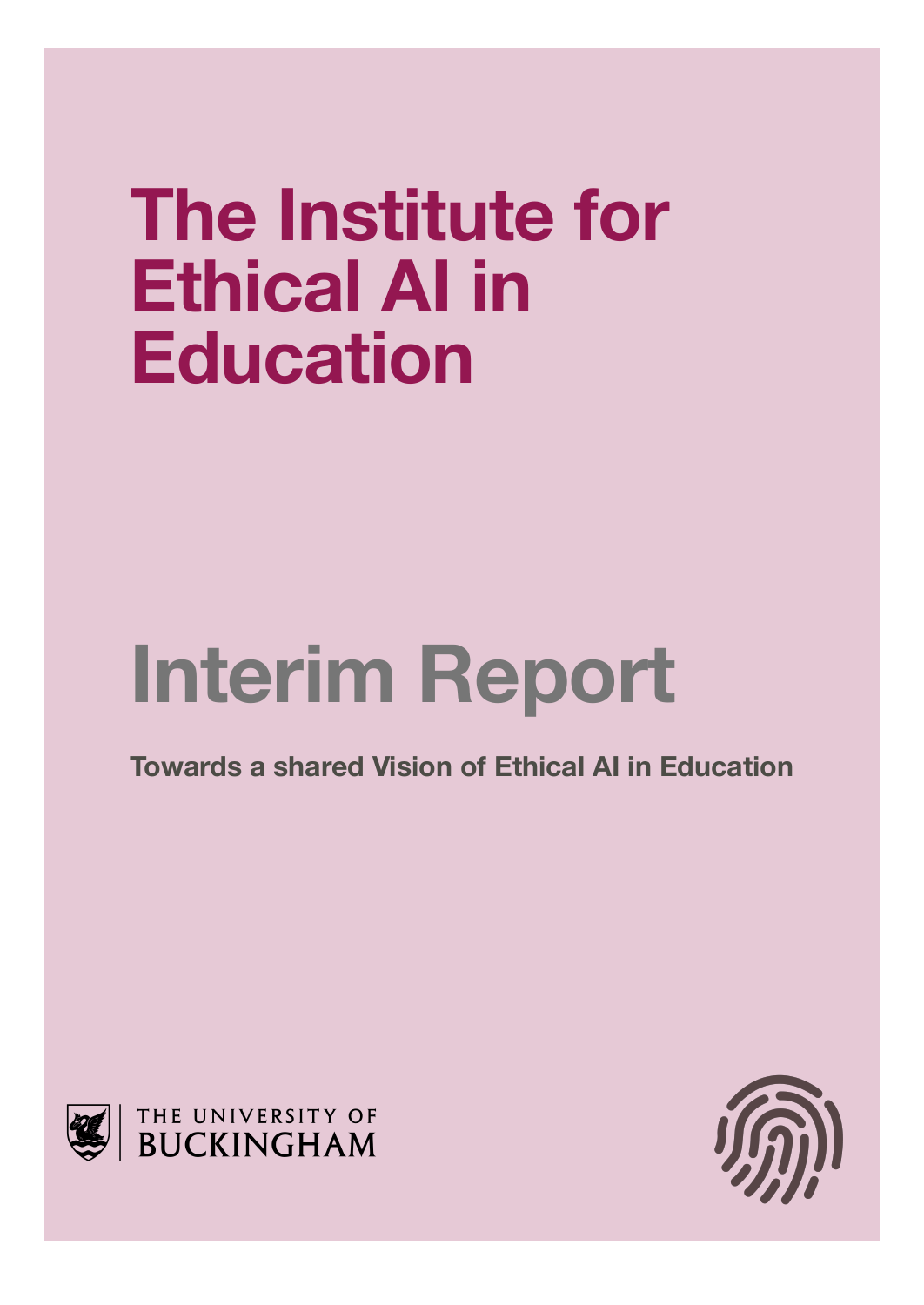## **Contents**

2 - Foreword by Sir Anthony Seldon, Professor Rose Luckin, Priya Lakhani OBE, Lord Tim Clement-Jones

- 4 An Introduction to AI in Education
- 7 Risks and Benefits of AI in Education
- 18 Developing an Ethical Framework for AI in Education
- 25 Realising a Shared Vision of Ethical AI in Education
- 33 References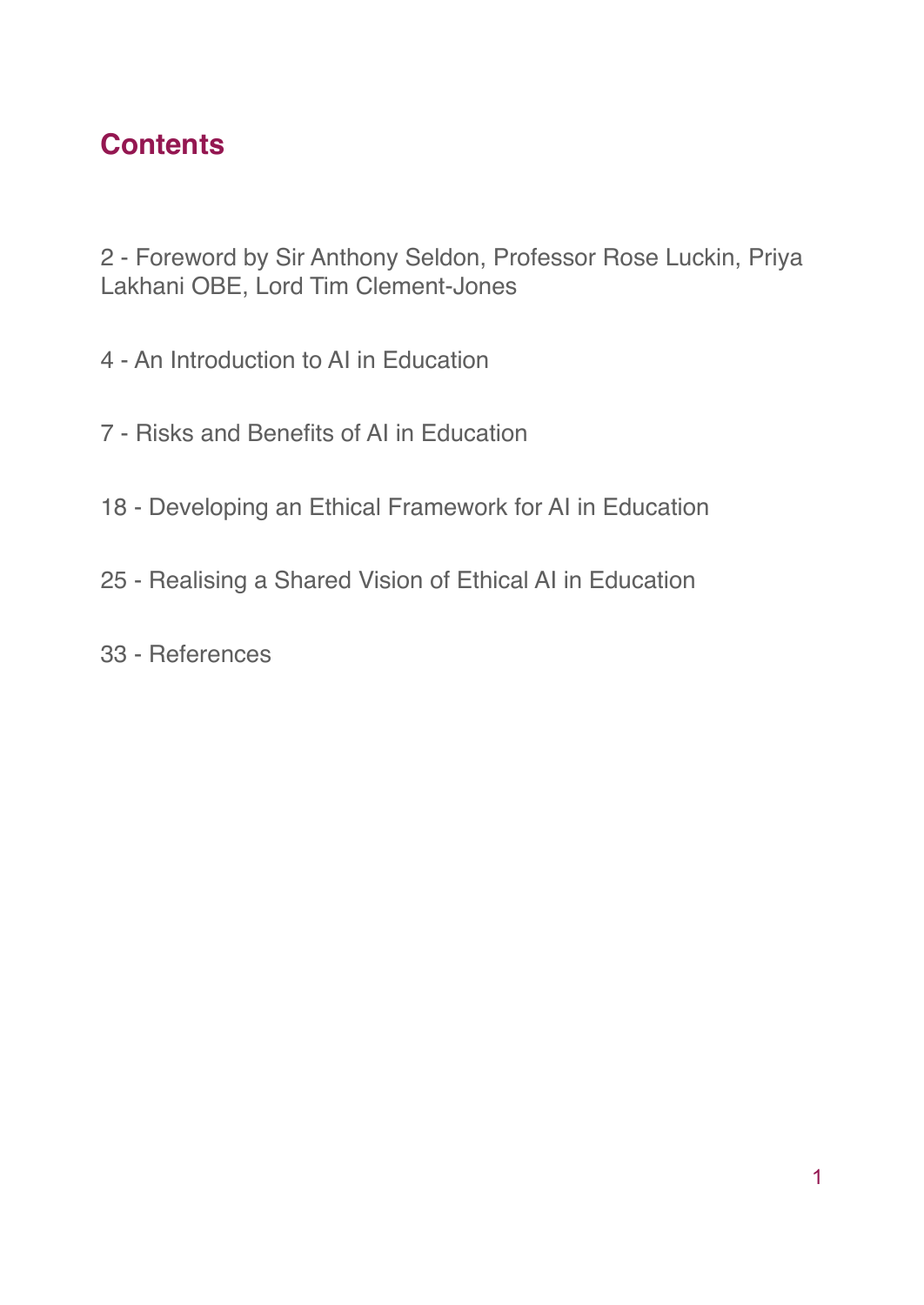## **Foreword**

The Institute for Ethical AI in Education was founded to enable all learners to benefit optimally from Artificial Intelligence (AI) in education, and to be protected against the risks this technology presents. Our definitions of 'learners' and 'education' are appropriately broad. From young children using smart toys to adults learning via adaptive tutoring software, all learners deserve to benefit from ethical innovation - from cradle to grave.

The risks posed by AI in education are profound. But so too are the benefits that could be leveraged to tackle entrenched injustices faced by learners across the globe, and here in the UK. Learners, educators and societies as a whole should without question be cautious about introducing AI into any form of learning environment. However, there could well be tremendous opportunity costs to overzealous levels of caution. The right balance needs to be struck. We want to see AI being used to increase access to education, to advance teaching and learning, and to broaden educational opportunities - thereby enabling inclusive, holistic human flourishing. But we cannot allow learning to be dehumanised or become a means of surveillance and control. And we must certainly not allow AI to widen the gaps between the privileged and the vulnerable. This is non-negotiable. It would be utterly shameful if this transformative technology becomes commonplace, but societies still routinely fail to equitably support learners who face the greatest levels of disadvantage and discrimination. That is why The Institute for Ethical AI in Education is especially committed to protecting the rights of the most vulnerable learners and enabling AI to benefit everyone, not just the privileged few.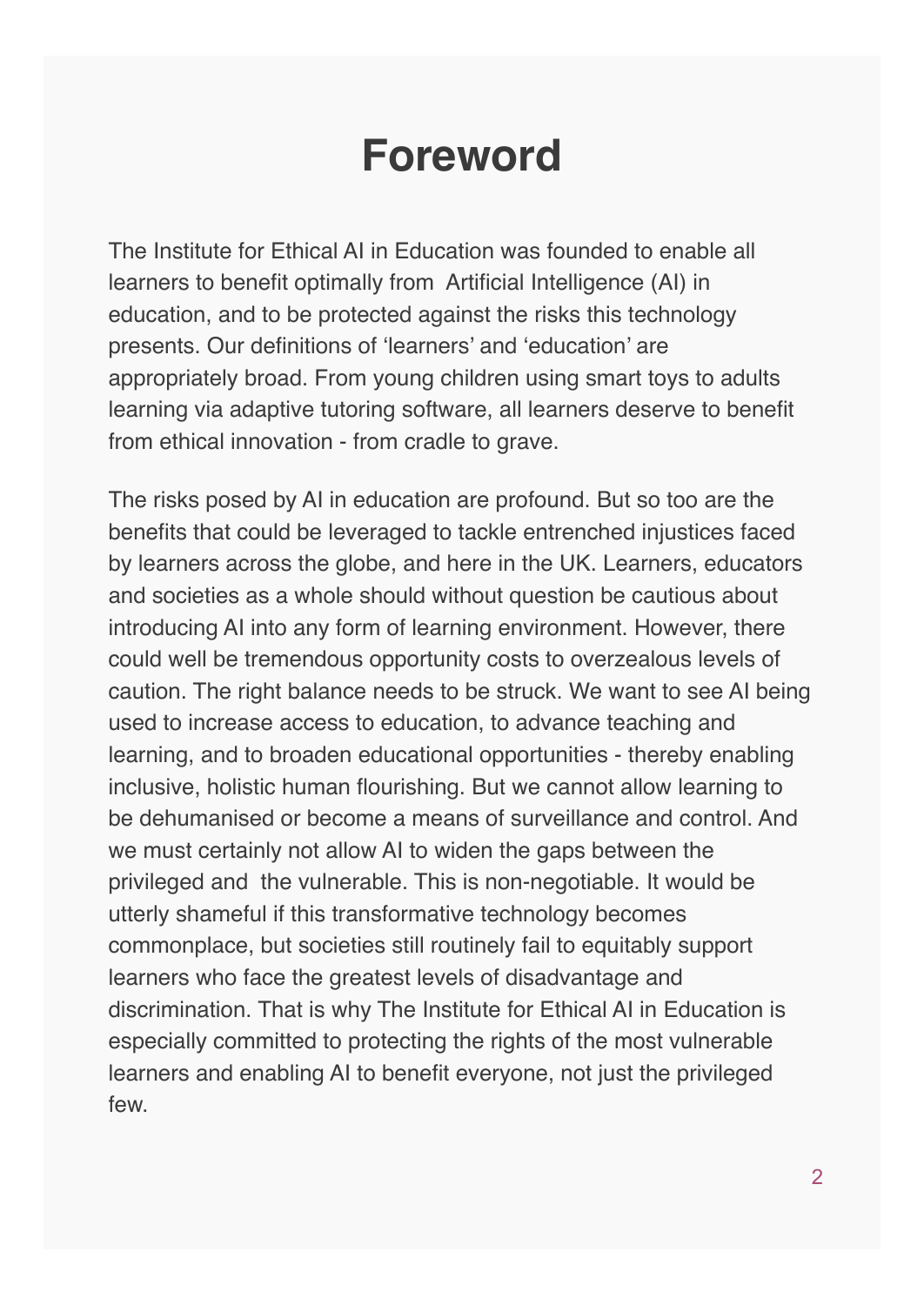An ethical approach is essential for achieving these goals. Ethical thinking will crystallise people's understanding of the benefits and risks of AI in education, and ensure that the concrete measures to realise responsible practice are grounded in human values. The purpose of this interim report, however, is not to put forward an ethical framework for AI in education. Our role is not to conjure up an ethical framework in isolation. It is to provide a platform for the perspectives of stakeholders and experts to be listened to and learned from. This report sets out how we can collectively develop a shared vision of ethical AI in education and together decide on the structures needed to support this vision. We encourage educators, academics, activists, technologists, parents and of course learners to contribute to this shared vision.

The interim report is also intended to inform stakeholders about AI, its applications in education, its overarching risks and benefits, and the underlying ethical implications. Harnessing the potential of AI in Education will require responsibility and application from all individuals and organisations involved in the design, development, and deployment of AI in Education. From the drawing room to the classroom, professionals involved in utilising this innovation will need to be empowered to make ethical decisions in the best interests of learners. Educating people about AI in education is hence a necessary starting point.

Sir Anthony Seldon Professor Rose Luckin Priya Lakhani, OBE Lord Tim Clement-Jones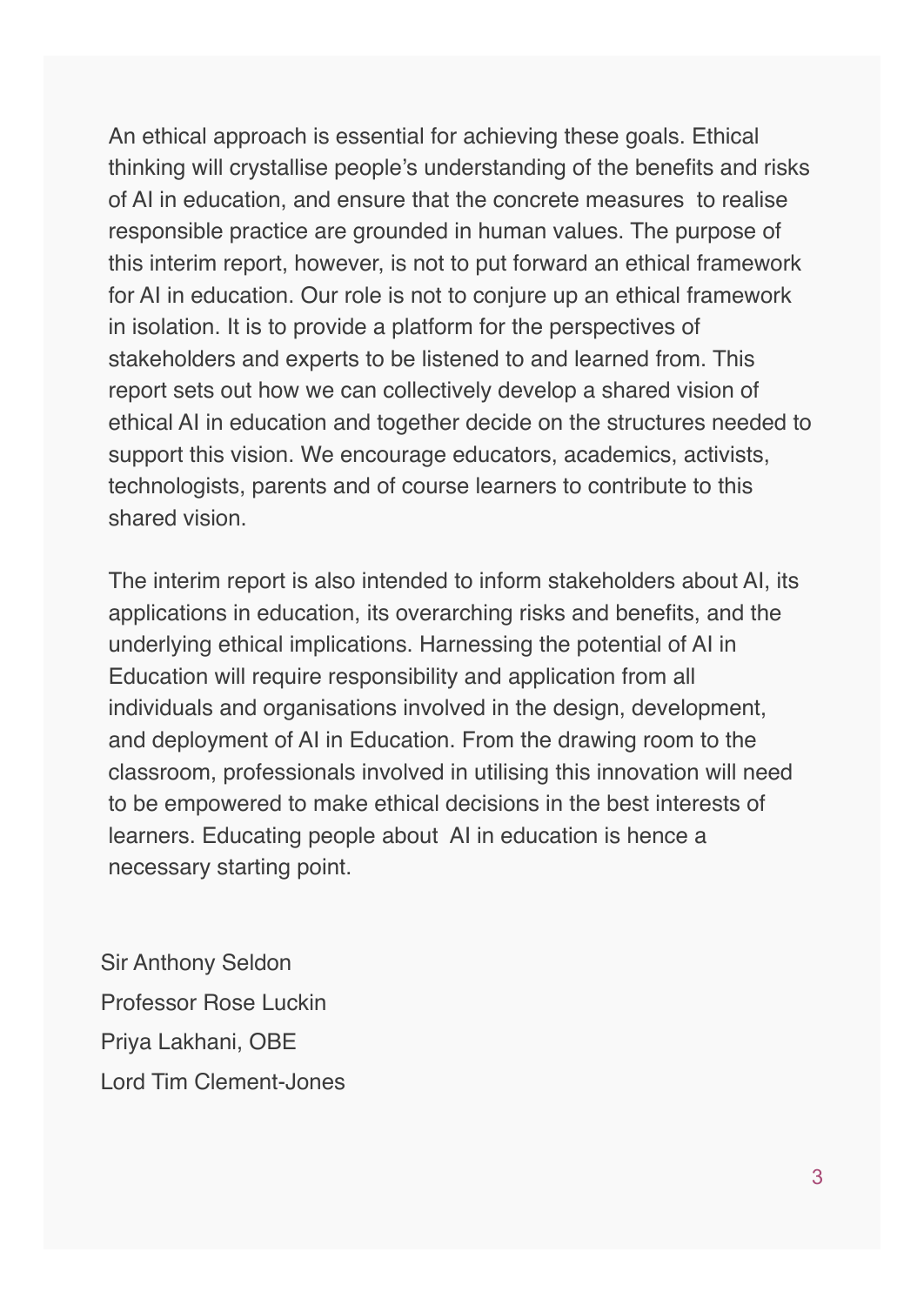## **1. An Introduction to AI in Education**

## **What is artificial intelligence?**

Broadly defined, AI refers to technologies that can perform tasks or functions that would usually require human intelligence or sensory abilities. Early AI systems relied on rulesbased algorithms, meaning that human developers predefined explicit rules that allowed the systems to yield a specific output based on a given set of inputs. As an example, in 1966 Massachusetts Institute of Technology Professor, Joseph Weizenbaum developed a Natural Language Communication programme called Eliza. The programme responded to text inputs from a human in a way that attempted to emulate human conversation. To illustrate, in one instance a human user communicated to Eliza that "you are like my father in some ways." to which Eliza responded "what resemblance do you see?" To select this as an appropriate response, the system had followed a set of rules including scanning the input sentence for significant key words (based on a predefined ranking), and applying transformations of sentence structure to ask a question based on the information provided. Some modern AI systems, including AIEd tutoring systems, also uses rules, but in a much more sophisticated way than these early systems.

## **What is Machine Learning?**

Machine Learning is a subset of AI. With Machine Learning, explicit rules for completing a task are not programmed by a human. Instead, the system is trained using large amounts of data in effect to develop its own set of rules that can be used to complete a task or reach an optimum outcome.

There are three categories of machine learning: supervised, unsupervised and reinforcement. **Supervised Machine Learning** can be used, for instance, to identify and filter out spam emails. To do this, systems will have been trained with large datasets of emails that had been pre-labelled as either spam or not spam by a human. Humans are able to use a tacit understanding of emails to identify those which are spam from those which are not. The machine learning system is then able to develop its own set of rules based on the training data to make these identifications automatically.

With **Unsupervised Machine Learning,** training data has not been previously labelled by humans, often because humans would not be able to make appropriate judgements in the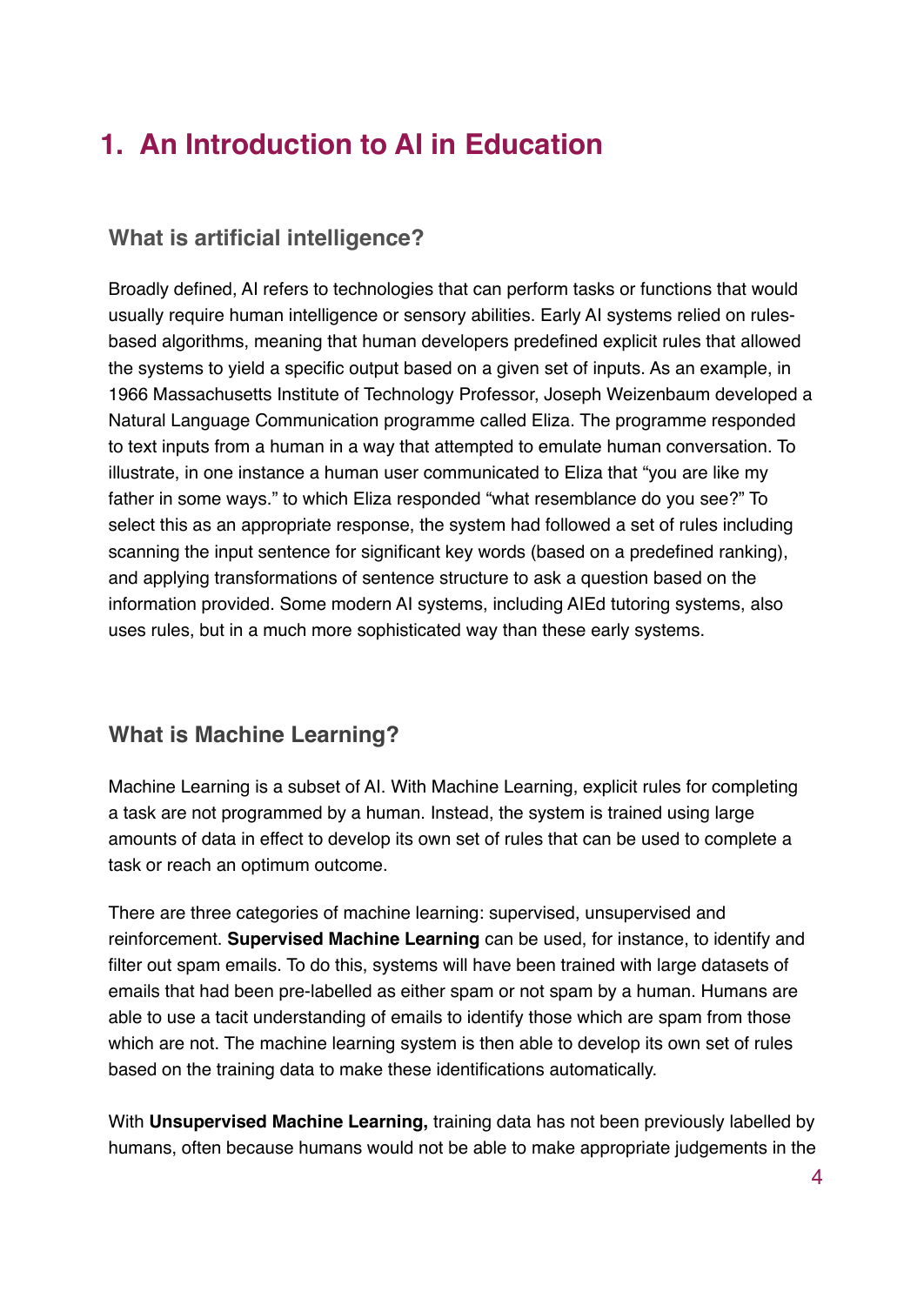first instance. Instead, with unsupervised machine learning, systems are trained on large data-sets, and through statistical analysis can uncover and learn patterns and structures within the data. For instance, unsupervised machine learning can be used to detect fraudulent banking activity based on an evaluation of numerous statistical factors. Because humans are not capable of such multi-dimensional statistical analysis, unsupervised machine learning can often be used to provide insights humans would not have been able to achieve alone.

With **Reinforcement Machine Learning**, systems are configured to optimise a particular outcome and the machine learning algorithm uses an iterative process of trial and error in order to optimise that outcome. Reinforcement machine learning is often used in gaming, where systems learn to play a game to a standard often as good as - if not better than humans.

AI systems can use a combination of rules-based and machine learning approaches.

## **What is AI in Education?**

Artificial Intelligence in Education (AIEd) can be defined as the application of AI for learning, for the assessment of learning or for the achievement or facilitation of other core educational goals, such as safeguarding or educational administration. AIEd can recognise and leverage the tremendous gains that have been made in our understanding of how humans learn through advances in psychology, neuroscience and education research. It is important to remember that in parallel with the advances in AI technology, there have been significant advances in our understanding of how the human brain learns. The promise of AIEd stems from the combination of these two tracks of progress.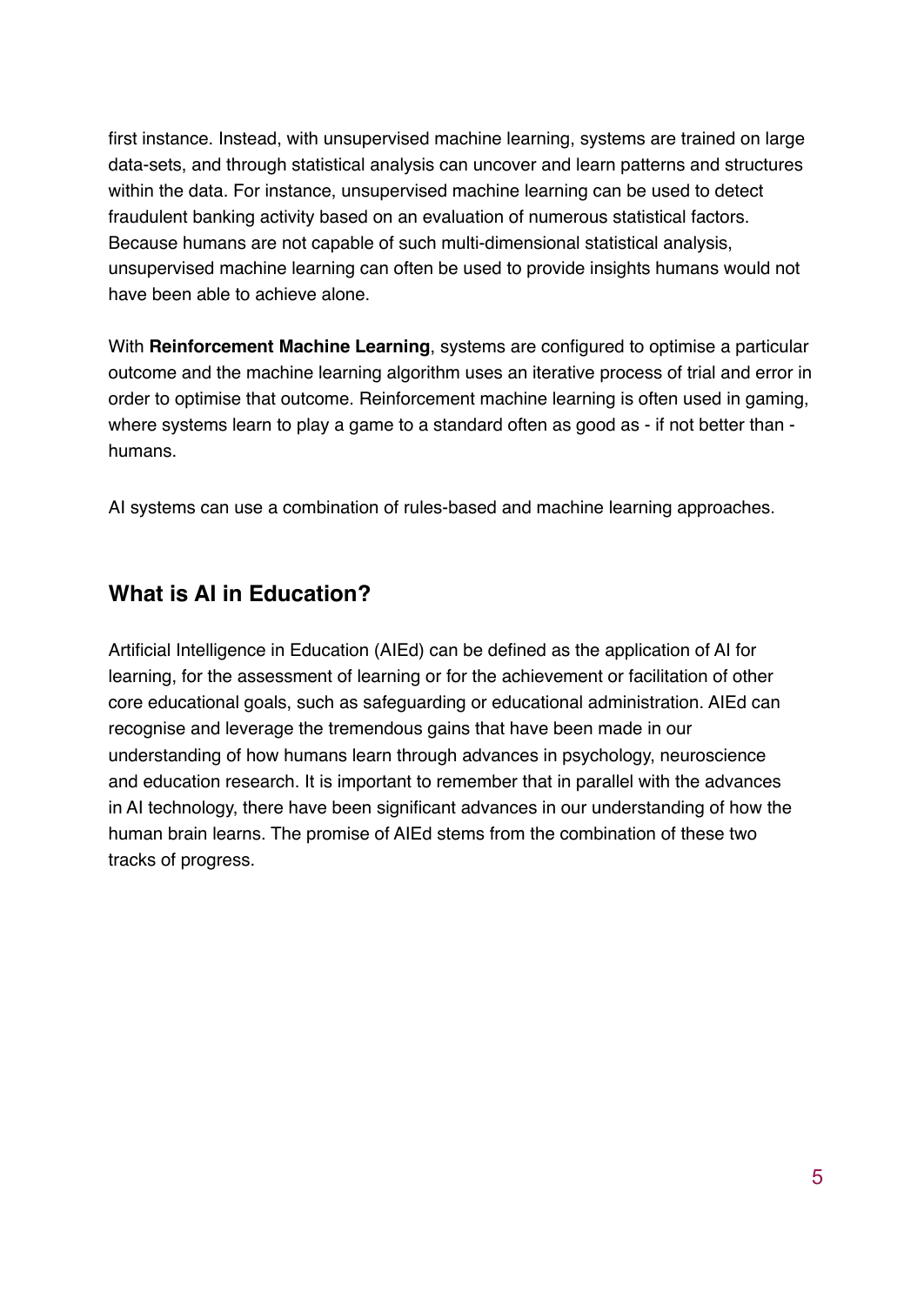## **How is AI used in education?**

## **Adaptive Learning Platforms**

**How are they used?** Learners access learning material that adapts based on their needs. **Why are they used?** Learners have different strengths and needs. AI systems are able to identify, for instance, particular gaps in learners' knowledge or understanding, and tailor learning material to address such gaps. **Where might ethical issues arise?** These systems could, for example, be used in ways that undermine teachers.

## **Predictive Analytics**

**How are they used?** As an example, predictive analytics can be used to identify university students at risk of not completing or passing their course. With these identifications, universities can intervene as appropriate. **Why are they used?** Predictive analytics tools can detect patterns and spot indicators of risk based on statistical analysis; something humans would not necessarily be able to do.

**Where might ethical issues arise?** Institutions could, for example, take unfair action based on predictions that were not in the best interest of at-risk individuals. These actions could lead to people being systematically discriminated against based on factors such as gender, ethnicity, and socio-economic background.

## **Automated Essay Scoring systems**

**How are they used?** These systems can grade student essays, a task that is usually performed by an educator.

**Why are they used?** Such tools could provide support with managing teachers' workloads and extending their capacities. Furthermore, these systems could provide additional flexibility and levels of support to learners, as essays could be marked quicker and at the demand of the learner.

**Where might ethical issues arise?** If ineffective, biased or inaccurate systems are used learners could be unfairly treated- particularly if these were used in high stakes situations. Also, quality of educational provision could be reduced if teachers were systematically underutilised with regards to giving feedback on essays.

## **Smart Toys**

**How are they used?** Children interact with toys, which are able to respond to them based on inputs such as speech.

**Why are they used?** One intended benefit is language development. Techniques such as Voice Recognition allow these toys to identify what children are saying and respond appropriately.

**Where might ethical issues arise?** Children could disclose sensitive information, for example. And this information could be used inappropriately, or hacked.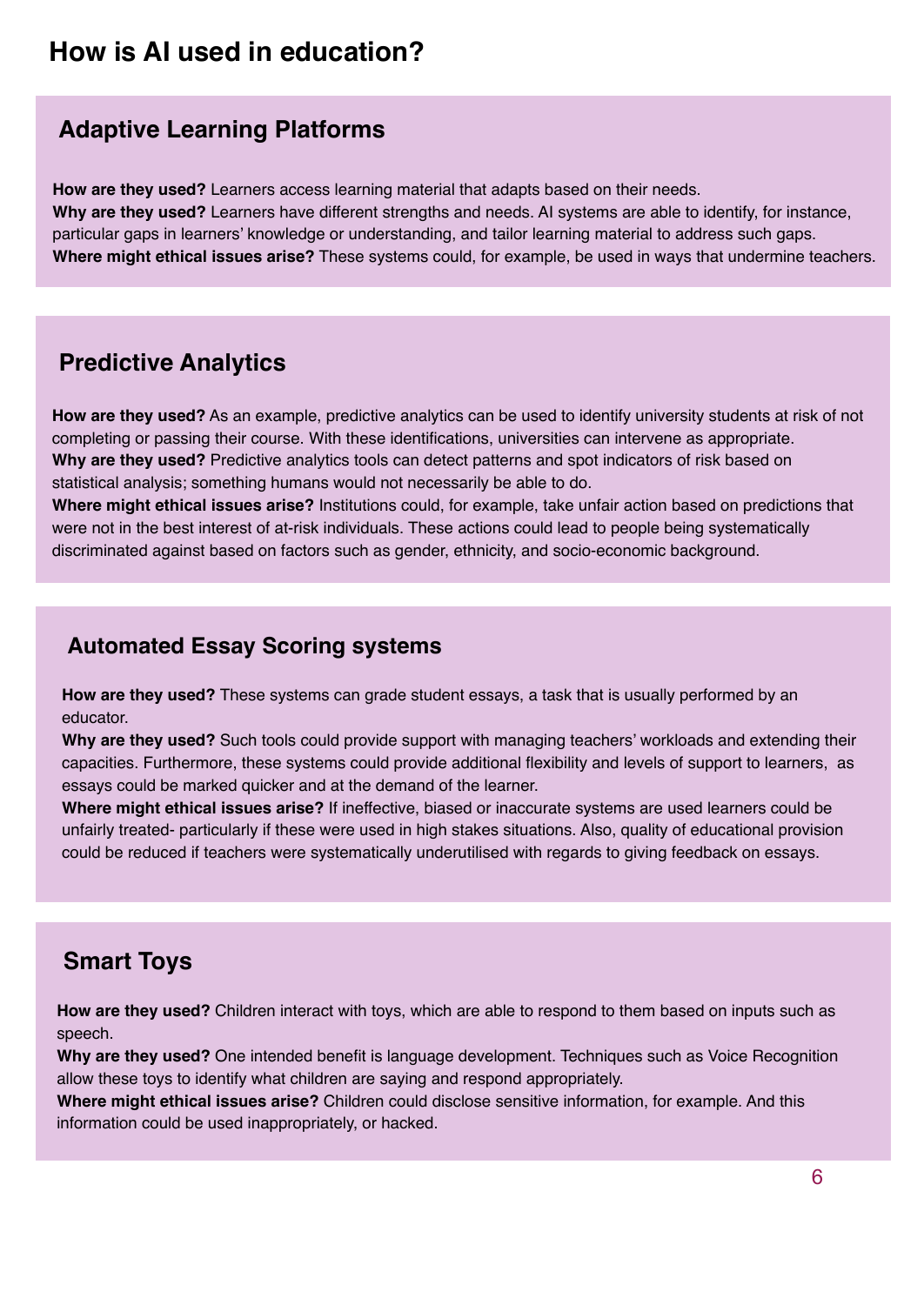## **Facial Recognition Software**

**How is it used?** Learners' facial expressions are monitored whilst learning or whilst present at an educational institution.

**Why is it used?** Monitoring learners' facial expressions could provide insights into learner behaviours, which in turn could allow teaching and learning to be enhanced through relevant interventions. For instance, information gathered through this process could allow teachers to adapt their practice, or provide learners with advice on increasing their own engagement.

**Where might ethical issues arise?** This process requires highly intermit data - such as an individual's level of focus and their emotional status - to be processed and stored. This data could be used in ways that could harm individuals. For instance, oppressive states could use such insights to identify non-compliant individuals.

## 2. **Risks and Benefits of AI in Education**

Many bold claims have been made about the benefits that artificial intelligence (AI) could bring about for learners. UNESCO has proposed that by providing opportunities for personalised learning at scale, AI could contribute to the achievement of Sustainable Development Goal 4 - ensuring an inclusive and equitable education and promoting lifelong learning opportunities for all<sup>1</sup>. NESTA has suggested that AI resources could help boost social mobility by enhancing teaching and learning and improving access to high quality learning materials2. It has also been argued that AI in Education (AIEd) could facilitate transformations in assessment systems, enable access to 'life-long learning companions' for all, help resolve the teacher recruitment and retention crisis in the UK , and address the global shortage of teachers.3

These forecasted benefits of AI in Education should not be ignored. Across the globe 617 million young people lack basic literacy and mathematics skills and 265 million children are not in school at all<sup>4</sup>. In the UK, the attainment gap at 16 between advantaged and disadvantaged children is equivalent to 18 months $5$  - a problem that is exacerbated by the fact that 40% of teachers are considering leaving the profession within the next five years<sup>6</sup>. Globally, education systems suffer from a chronic undersupply of teachers, with UNESCO predicting that 69 million additional teachers are needed to enable all young people to receive a good standard of education7. The potential benefits of AI in Education hence need to be considered carefully.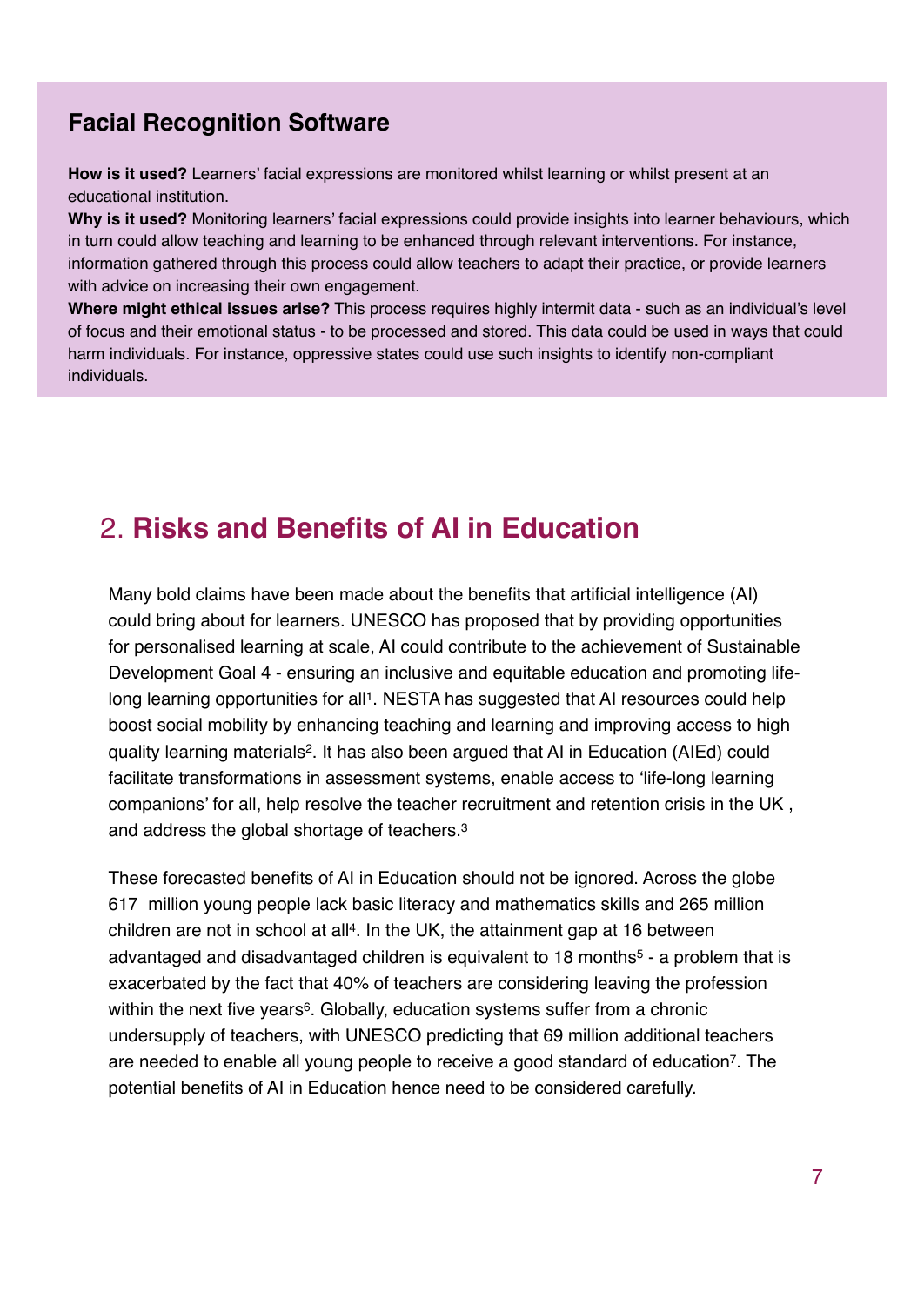But before leveraging AI to address these problems, we must ask two critical questions:

- To what extent can AI enable genuine solutions to these problems?
- And how can the projected benefits be achieved without causing harm to learners by undermining their development and/or violating their rights?

## **Possible benefits of AI in Education**

The benefits posed by AIEd stem from three fundamental factors.

- AI can **increase capacity** within education systems and increase the productivity of educators
- AIEd can **provide valuable insights** that can enhance teaching and learning, and support learners' well-rounded development
- AIEd can deliver **autonomous learning recommendations**

## **Increasing Capacity and Productivity**

**Why additional Capacity is needed** 

- Teachers face unsustainable workloads. Unmanageable workloads have led to a situation where 81% of teachers considered leaving the profession in 20188. Workload pressures are contributing to a recruitment and retention crisis at a time when school-age population continues to rise. Resources that increase teachers' productivity could decrease workload pressures and hence contribute to solving the teacher recruitment and retention crisis.
- There is a global shortfall of 69 million teachers. It may not be possible to recruit and retain enough teachers to fill this gap, meaning tools that increase the capacity of education systems could help ensure all learners around the world have access to a high-quality education.
- As automation disrupts labour markets, there may be a need for adults to have ongoing access to educational opportunities so that they may retrain and up-skill throughout life.9 This would mean significant increases on current levels of education provision.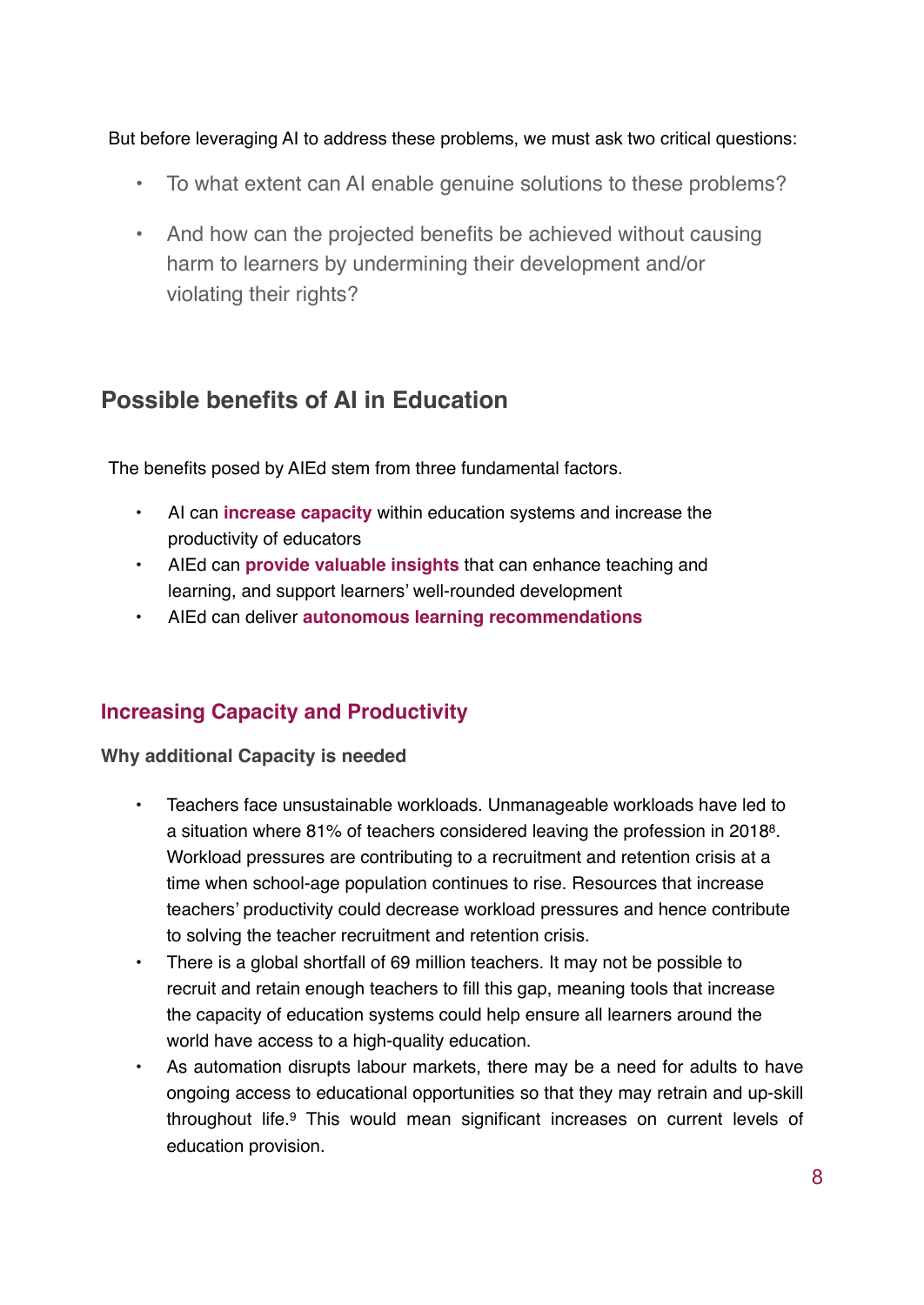**How AI could provide additional capacity**

- Digital assistants could support educators by completing administrative and learning management tasks, such as compiling and distributing teaching materials.10
- Automated Essay Scoring systems could support educators by marking learners' work and providing feedback.11
- Life-long learning could be partially facilitated by online courses that use artificial intelligence to increase engagement and efficacy and to provide lifelong evaluation of learner progress.

## **Providing Valuable Insights**

**How insights can enhance education provision**

- Information is key to effective teaching and learning. In the words of Paul Black and Dylan Wiliam "Teachers need to know about their pupilsʹ progress and difficulties with learning so that they can adapt their own work to meet pupilsʹ needs"12. Teachers, they argue in their authoritative paper *Inside the Black Box*, should always start by asking whether they have sufficient knowledge of each of their students' understanding to be able to support them, as it is this information and insight that allows educators to fully enable learning. Information on their own learning can also enable learners to become more independent, strengthening their autonomy.
- High quality feedback, which requires detailed information of learners' performances and the process of learning, is amongst the most effective interventions educators can make to improve learning.13
- According to eminent education researcher John Hattie, teachers also need information on the impact of interventions, activities and methods of instruction, so that they can constantly adapt their teaching to suit the needs of learners.<sup>14</sup>

**How AI can provide these insights**

**-** As Professor Rose Luckin argues, "AI is a powerful tool that can open up the 'black box' of learning, providing a deep, fine-grained analysis of what pupils are doing as they learn, meaning their learning can be 'unpacked' as it happens." This functionality can be used to provide insights to both teachers and learners.15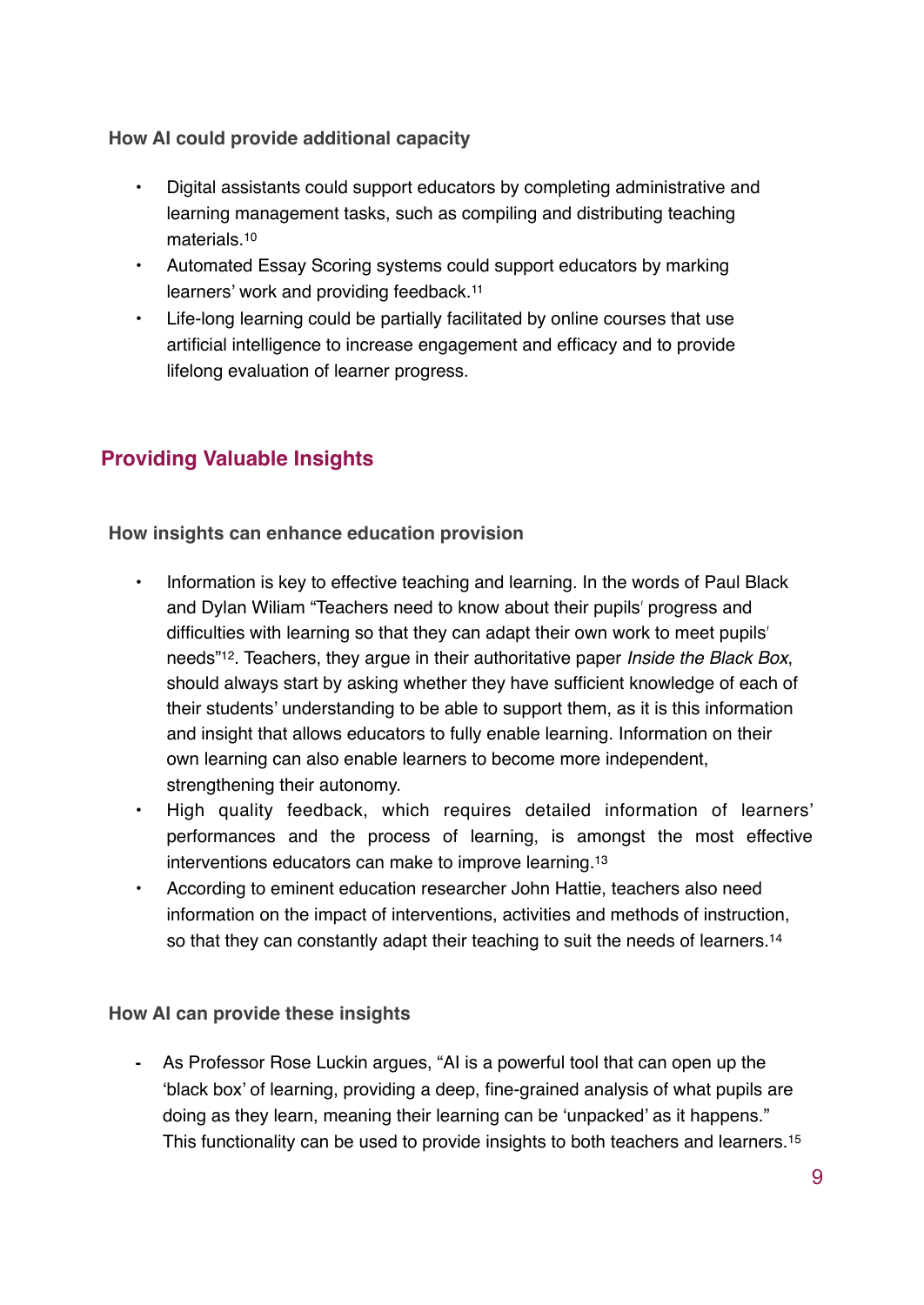- Data-mining techniques informed by what we know about how human learning happens can reveal the relative impacts of different resources and interventions<sup>16</sup>
- AI Insights could provide learners and teachers with information that cannot currently be gleaned, such as insights into engagement levels, memory function, and metacognitive skills.<sup>3</sup>

As well as supporting the process of teaching and learning directly, there are clear indications that AI could support the achievement of other educational aims by providing educators with rich insights that could not have been gained without sophisticated data analysis. Examples include:

- The use of predictive analytics to identify Higher Education students at risk of dropping out of their course, which allows appropriate interventions to be designed and delivered.17
- The use of AI safeguarding systems that can support an understanding of learners' mental health.18

It is important to emphasise that these functionalities of AI could be misused, with information utilised to justify unfair or discriminatory actions. However, in principle, these functionalities could certainly achieve positive outcomes for learners if used responsibly.

## **Transforming assessments**

AI's ability to extract meaningful insights from data has led to forecasts of AI giving rise to a transformation in how we formally assess learning and how we understand the learning process.

- As noted by Professor Luckin, "the prevailing exam paradigm is stressful, unpleasant, can turn students away from education, and requires that both students and teachers take time away from learning." With AI supported assessment systems, AI could continuously monitor and assess learning over a long period of time to build up a representative picture of a student's knowledge, skills and abilities- and of how they learn.15
- AI could also transform how education institutions are assessed. Supervised Machine Learning systems are already being used within the school inspection process to identify schools at risk of underperformance.19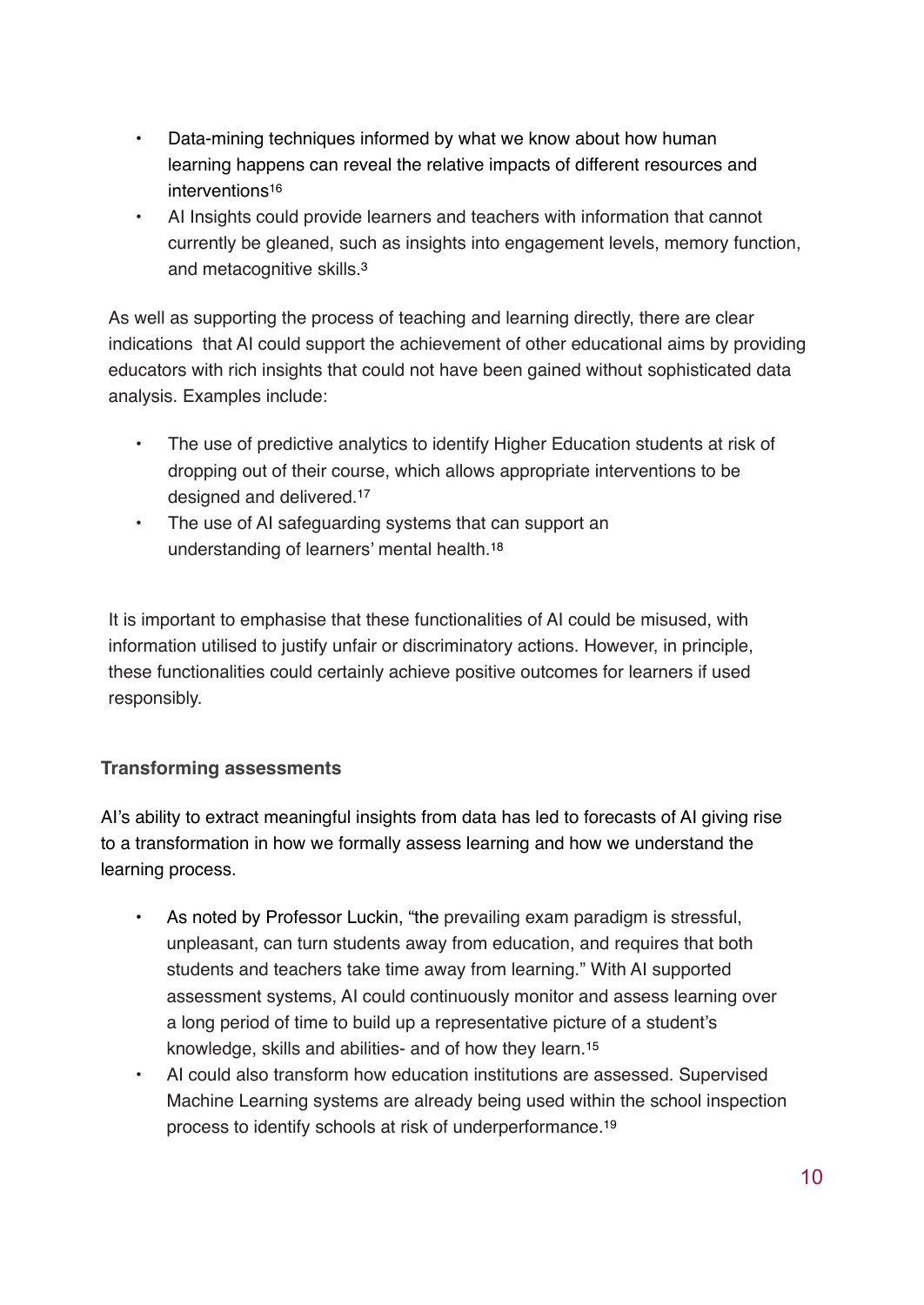## **Autonomous Learning Recommendations**

The Education Endowment Foundation has shown that one to one tuition delivered by experienced professionals in coordination with classroom teaching, can result in the equivalent of five additional months of progress for learners per year. With such interventions, learners benefit from support that is tailored to their individual needs. The problem, however, is that these interventions are highly expensive, with costs estimated to be in the range of £700 per pupil.20 The Education Endowment Foundation has also identified individualised instruction as an effective intervention for pupils. With individualised instruction, individual learners complete tasks, and receive support and feedback based on their own needs. Individualised instruction can be achieved in a number of ways and is often associated with 'very low' costs. That said, although the average impact is equivalent to three additional months of progress for learners, there is significant variation in the impact of this intervention. Interventions that use digital technology to individualise instruction have tended to show higher impacts.21

Through autonomous learning recommendations, AIEd enables individualised instruction and personalised learning at scale. These systems use a broad range of data inputs from learners to adapt learning experiences to individual users. Individualised outputs could include changing the difficulty of questions; adapting the order in which learners move through content; offering the most appropriate learning resources; and providing all-important feedback to questions, which can be personalised, scaffolded and presented at the optimum time.

Platforms that achieve personalised learning utilise both AIEd's ability to increase capacity in education and to harness rich insights on learning. Effective platforms are able to achieve a high quality learning experience because they develop insights into learners' needs through the intelligent analysis of data about individuals' interactions with the platform based on a sound understanding of how people learn. They take appropriate action to personalise learning based on this intelligent analysis. These resources also increase capacity because it would not be possible for educators to analyse information on learners and make decisions on how best to personalise learning at the rate that AI platforms can. For instance, a teacher could never provide every student in a class of 30 with tailored feedback simultaneously. Importantly, Intelligent Tutoring Systems and Adaptive Learning Platforms provide opportunities for learners to access personalised learning on-demand, with flexibility, and in unlimited quantities; this is a key reason why Intelligent Tutoring Systems and Adaptive Learning Platforms present credible opportunities for life-long learning.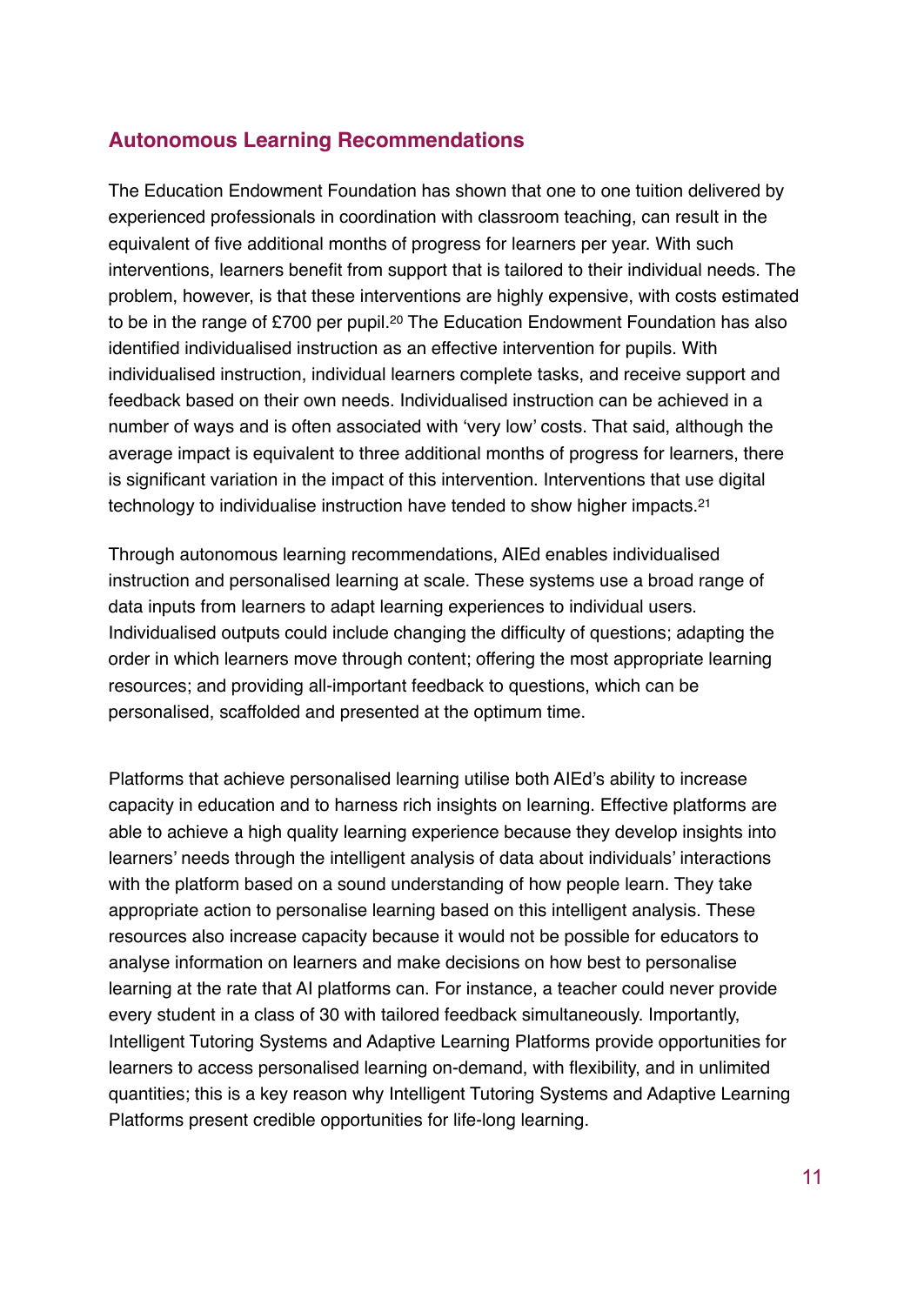It should also be recognised that personalised learning does not dilute teachers' importance in the classroom. Empowering teachers with AI may be the key to optimally personalised education. AIEd's propensity to increase teacher productivity by performing routine and administrative tasks, could lead to a situation where teachers have sufficient capacity to devote time to providing learners with one to one support. In providing this highly personalised support, teachers would be able to make use of rich insights into their students' needs. These insights, which could be gained by utilising AI resources, could be represented in the form of an 'open-learner model' that demonstrates students' performance relative to a wide range of attributes and competencies15.

**In summary**, there is good reason to believe that AI can systematically have a positive impact on learners, and play a role in solving major educational challenges. But this does not justify harnessing AI without understanding, mitigating and preventing the risks it presents to learners.

## **Possible risks of AI in Education**

The broader conversation around ethical AI provides a strong foundation from which to understand the harms that AI could cause to learners. Numerous authoritative ethical guidelines and frameworks have been produced including the Asimolar AI Principles<sup>22</sup>, The Responsible Machine Learning Principles<sup>23</sup>, The Montreal Declaration for Responsible Development of Artificial Intelligence<sup>24</sup>, and the "five overarching principles for an AI Code" put forward by The House of Lords Select Committee on Artificial Intelligence25 . Of the available frameworks for ethical AI, The Ethics Guidelines for Trustworthy AI26 (developed by The Higher Level Expert Group on AI, a group which was established by, reports to and advises on policy for The European Commission) provides a strong model for understanding the risks AI poses as it 'represents a convergence of ethical thinking' 27.

The Ethics Guidelines for Trustworthy AI puts forward seven Requirements of Trustworthy AI. These requirements allow us to begin to understand the risks that AI could pose to learners. It should be noted that the risks outlined below are not intended to be an exhaustive list of ethical risks posed to learners by Artificial Intelligence that is used unethically, and that further steps will be taken to understand how likely it is that these risks will lead to learners experiencing harm.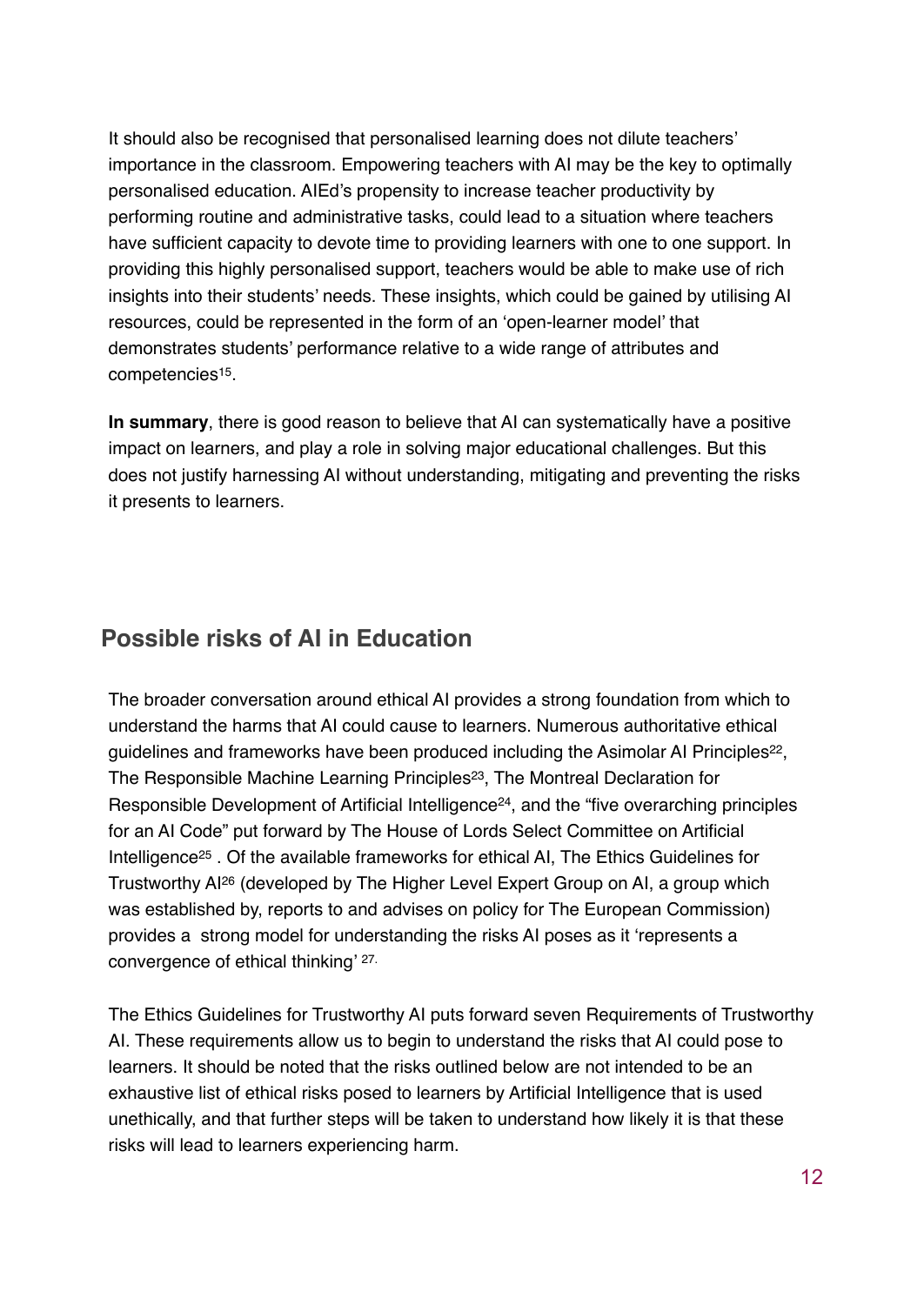## **Requirements of ethical AI and possible risks posed to learners**

#### **Requirement: Human Agency and Oversight**

**Description:** " AI systems should support human autonomy and decision-making, as prescribed by the principle of respect for human autonomy... and allow for human oversight."

#### **Potential harms to learners**

- Learners' agency could be decreased if AI systems reduce independent and introspective thought, and lead to the underdevelopment of higher-order thinking skills and self-regulation.
- Learners could become over reliant on AI systems, hence diminishing their overall autonomy.
- Education could become depersonalised and less effective if human interaction were undermined.

#### **Requirement: Accountability**

**Description:** This requirement "necessitates that mechanisms be put in place to ensure responsibility and accountability for AI systems and their outcomes, both before and after their development, deployment and use."

#### **Potential harms to learners**

• AIEd could erode accountability structures in schools, colleges, universities and other educational institutions; and cause difficulty with deciding who is accountable for poor performance, or inappropriate or harmful outcomes.

#### **Requirement: Technical Robustness and Safety**

**Description:** Technical robustness and safety consists in AI systems being secure and resilient to attack, having a fallback plan in case of problems, being sufficiently accurate, and able to yield reliable and reproducible results.

#### **Potential harms to learners**

- Highly sensitive data relating to individuals' learning processes (including data on emotions) could be hacked by malicious parties.
- AI systems could make invalid recommendations e.g. on which university course to study, which career to pursue or on how to address a mental health condition - that could harm learners.
- Pastoral AI systems could fail to identify urgent safeguarding needs- such as risks of self harm- thereby missing opportunities to protect vulnerable people.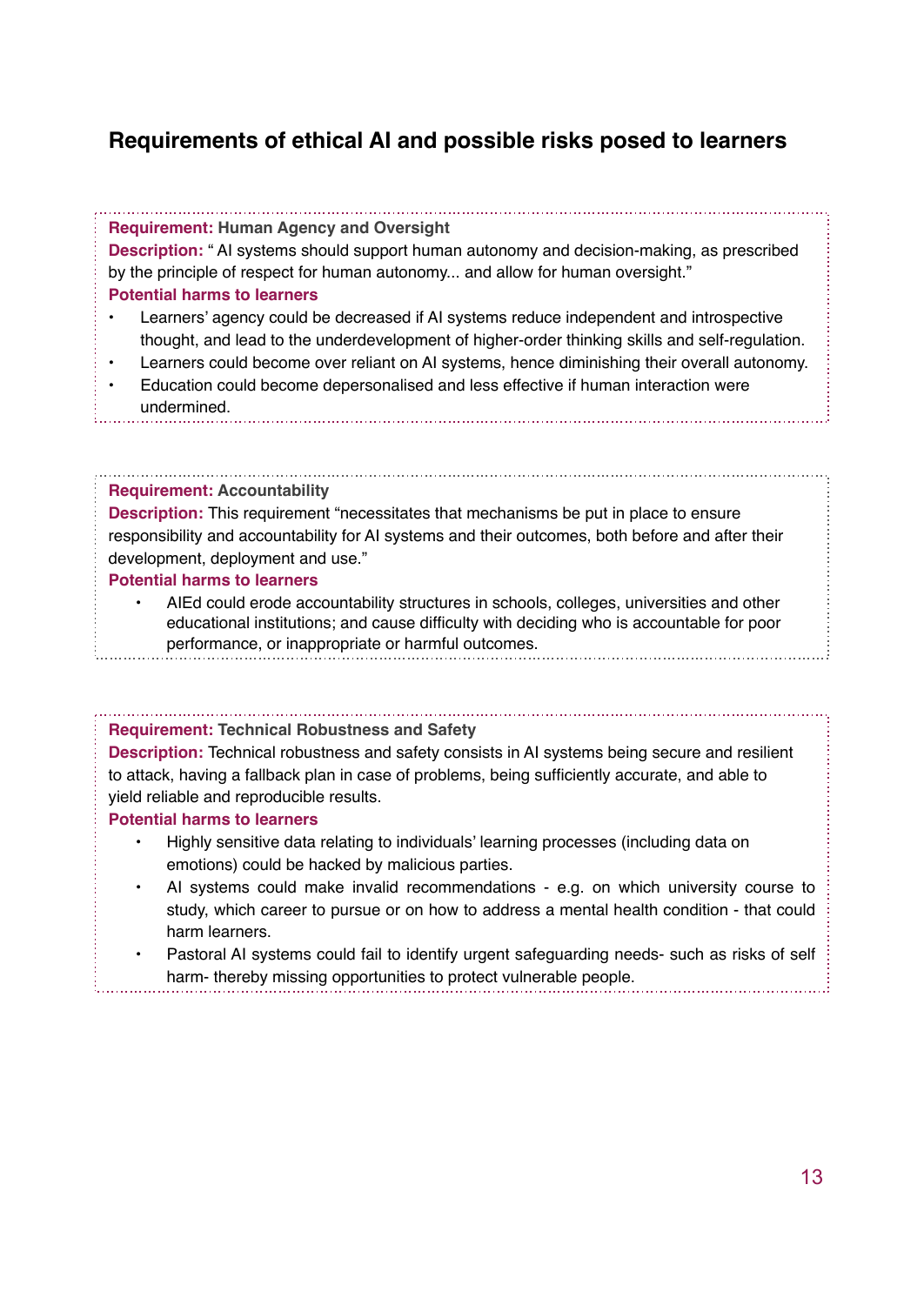**Requirement: Diversity, non-discrimination and fairness Description: AI systems should treat all individuals fairly, and in particular should not be used in ways that discriminate against different groups of people. Potential harms to learners**

- Due to algorithmic bias, some groups of learners could be unfairly discriminated against. For example, a predictive analytics tool that predicts university students who are most at risk of dropping out of university may overstate the likelihood of pupils from lower socio-economic backgrounds dropping out and therefore lead to discriminatory actions.
- An AI system could be more effective for male students due to being trained on datasets that included more males than females.

#### **Requirement: Privacy and data governance**

**Description:** Privacy is "a fundamental right particularly affected by AI systems. Prevention of harm to privacy also necessitates adequate data governance that covers the quality and integrity of the data used, its relevance in light of the domain in which the AI systems will be deployed, its access protocols and the capability to process data in a manner that protects privacy."

#### **Potential harms to learners**

- Highly intimate data including a learners' strengths, vulnerabilities, behavioural habits, and biometric information - could be inappropriately used to exploit, manipulate or oppress learners.
- Poor governance of learner data could lead to ineffective outcomes.
- Learners could lose control over who had access to their academic performance data, which could lead to employers or educational institutions having access to a disproportionately high level of information on applicants against their will.

#### **Requirement: Transparency**

**Description:** Transparency requires that "the data sets and the processes that yield the AI system's decision, including those of data gathering and data labelling as well as the algorithms used, should be documented to the best possible standard to allow for traceability and an increase in transparency" (traceability); "that the decisions made by an AI system can be understood and traced by human beings" (explainability); and that "AI systems should not represent themselves as humans to users".

#### **Potential harms to learners**

- A learner's essay could have been marked by an AI system and the learner and relevant educators may not be able to understand the verdict. This could lead to unfair outcomes or missed opportunities for further development based on feedback.
- A learner could be denied a place on a particular university course, and have no means of seeking redress or an explanation due to the inherent opacity of the system.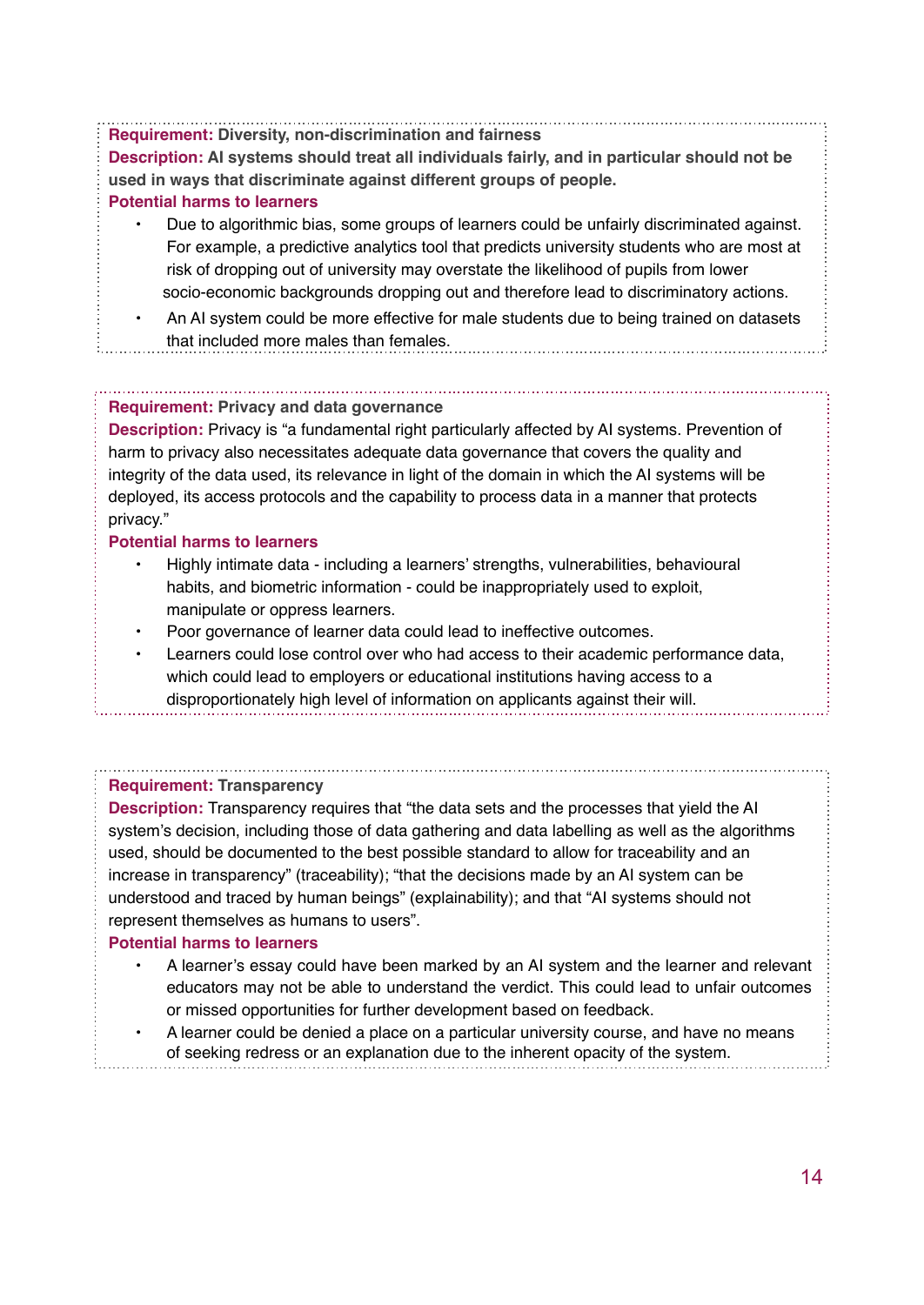**Requirement: Societal and environmental wellbeing**

**Description:** " The broader society, other sentient beings and the environment should be also considered as stakeholders throughout the AI system's life cycle. Sustainability and ecological responsibility of AI systems should be encouraged, and research should be fostered into AI solutions addressing areas of global concern, such as for instance the Sustainable Development Goals."

#### **Potential harms to learners**

- AIEd could weaken humans' abilities to interact with each other, due to a reduction or lack of emphasis on - interpersonal skills.
- AI could lead to greater educational inequalities in society, thereby creating further divisions, if highly effective AIEd were more accessible to some groups than others.

#### **Amplifying the risks of less advanced technologies**

Evidence of the impacts of technologies that are currently in widespread use by children and other learners also allows us to anticipate possible risks of AI in Education. Persuasive design techniques - including infinite scrolls, aggressive summons, social obligation mechanisms, and having no means of saving one's progress - employed in technologies such as social media, have been found to have a negative impact on users' mental health and ability to form strong relationships<sup>30</sup>. There is a risk that persuasive design techniques could be strengthened by AI systems that can predict, with high levels of accuracy, which persuasion techniques will be most effective.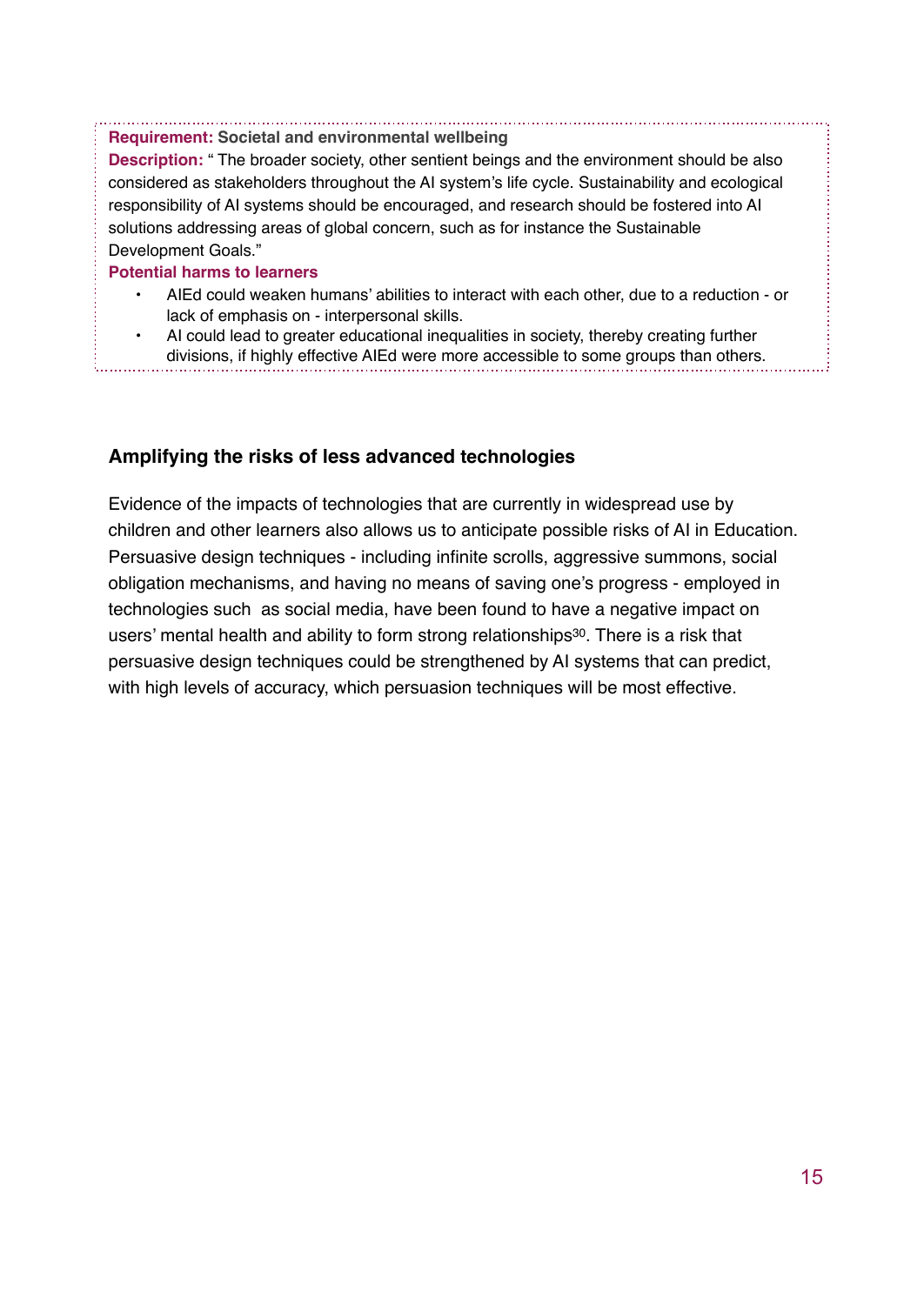## **Perspectives from Educators**

"AI Summative Judgements. At present educational platforms are using AI to make formative judgements on individual students (based on what is likely to be a globally unrepresentative dataset) in order to tailor learning to the needs of the individual student. There is a risk down the line that we may see AI educational systems replace the present public examination system, making summative judgments that have a significant impact on life choices such as access to higher education or certain levels of employment. Furthermore, judgments might be made on wider criteria than presently deployed. For example, rather than just assessing whether or not a student has mastered a particular skill or unit of knowledge, it would be possible to assess how fast a student takes to so."

## - Mark Steed, Principal and CEO at Kellett School, Hong Kong

"AI will extend educational opportunities beyond anything we have yet imagined.

However, an inspirational learning relationship between teacher and student always has - and always will- characterise the very best education. AI can assist a gifted teacher; it will never replace one. Humans are an imitative species, never more so than in their most formative student years. The world over, people always have - and always will - remember a great teacher."

## - Vivienne Durham, Chief Executive of the Girls' Schools Association

"Providers of informal learning are likely to adopt and market education "powered by AI". Unencumbered by formal regulation, informal providers will be less averse to the ethical risks inherent in cutting edge AI. In response to such competition, providers in regulated education should urgently define and promote to learners the benefits of ethical AI approaches"

## - Peter Horrocks CBE, Broadcast Executive and Former Vice Chancellor of The Open University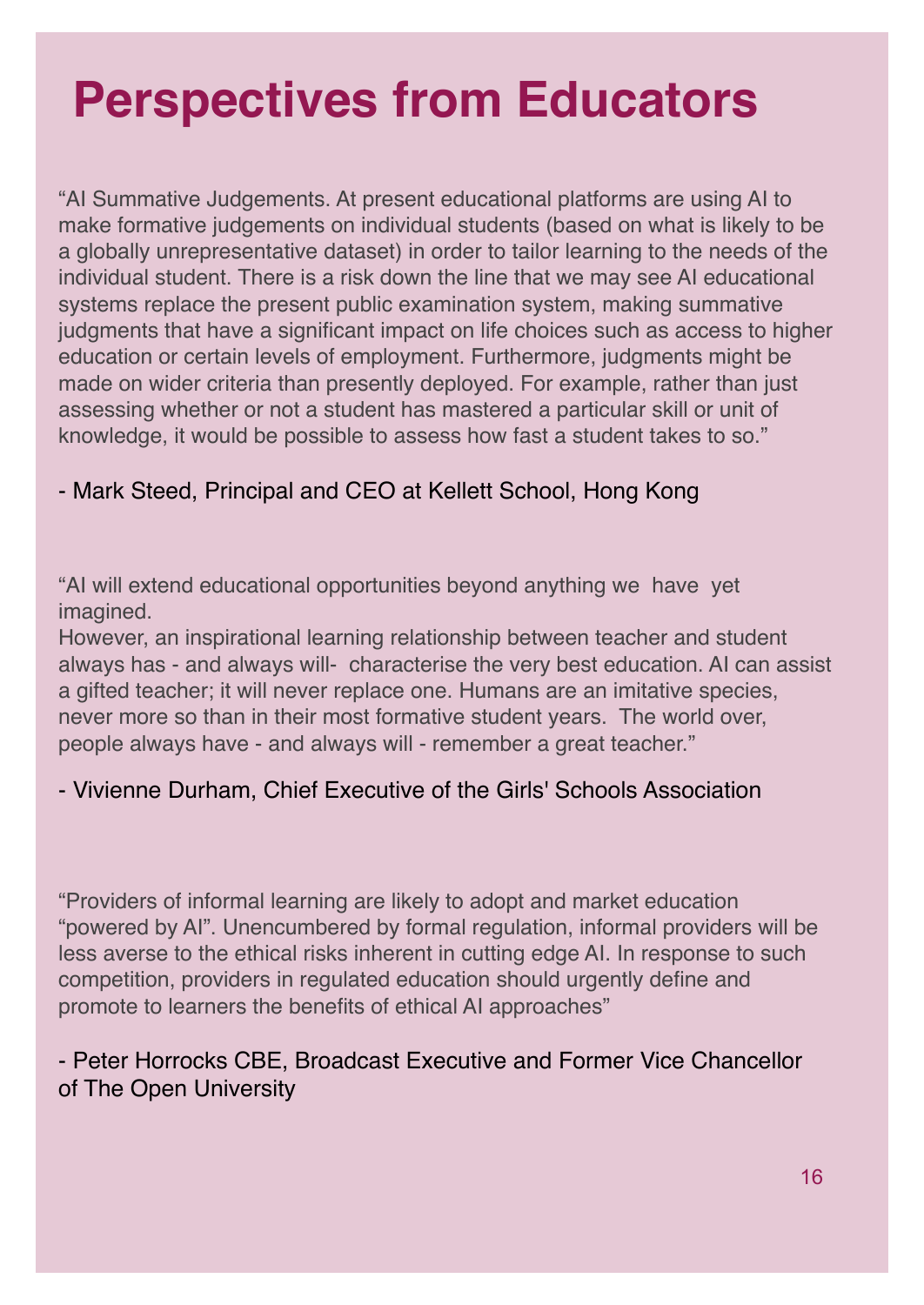## **Grounds for optimism**

If artificial intelligence is used effectively, responsibly and with learners' best interests at heart then real progress could be made towards achieving a more effective, wellrounded and equitable education for all learners. But if we get this wrong, societies could become more divided, education could be used as a weapon of mass manipulation, and human flourishing could suffer profoundly.

At The Institute for Ethical AI in Education we conclude that there are grounds for optimism. Why? Because societies still have the power to shape and steer the development of ethical AIEd. To achieve this positive outcome, those designing, developing and deploying AIEd need to be equipped with the tools to allow them to act responsibly and make ethical decisions; learners, parents and those who represent their interests must be empowered to understand the ethical issues associated with AI in Education and know when ethical practice is being achieved; societies as a whole need to appreciate the importance of ethical AIEd and demand nothing less than the best deal possible for learners and for all members of society; and industry could benefit immensely from continuing to develop an understanding of the ethical risks presented by AI in Education so that they are supported to innovate safely - thus realising the benefits of AI for learners without exposing learners to potential harms.

In the next section we put forward our approach to developing an ethical framework for AI in Education, the ultimate purpose of which will be to allow learners to experience optimal benefits from AI in Education, and to protect learners and society as a whole from the credible risks that AI poses.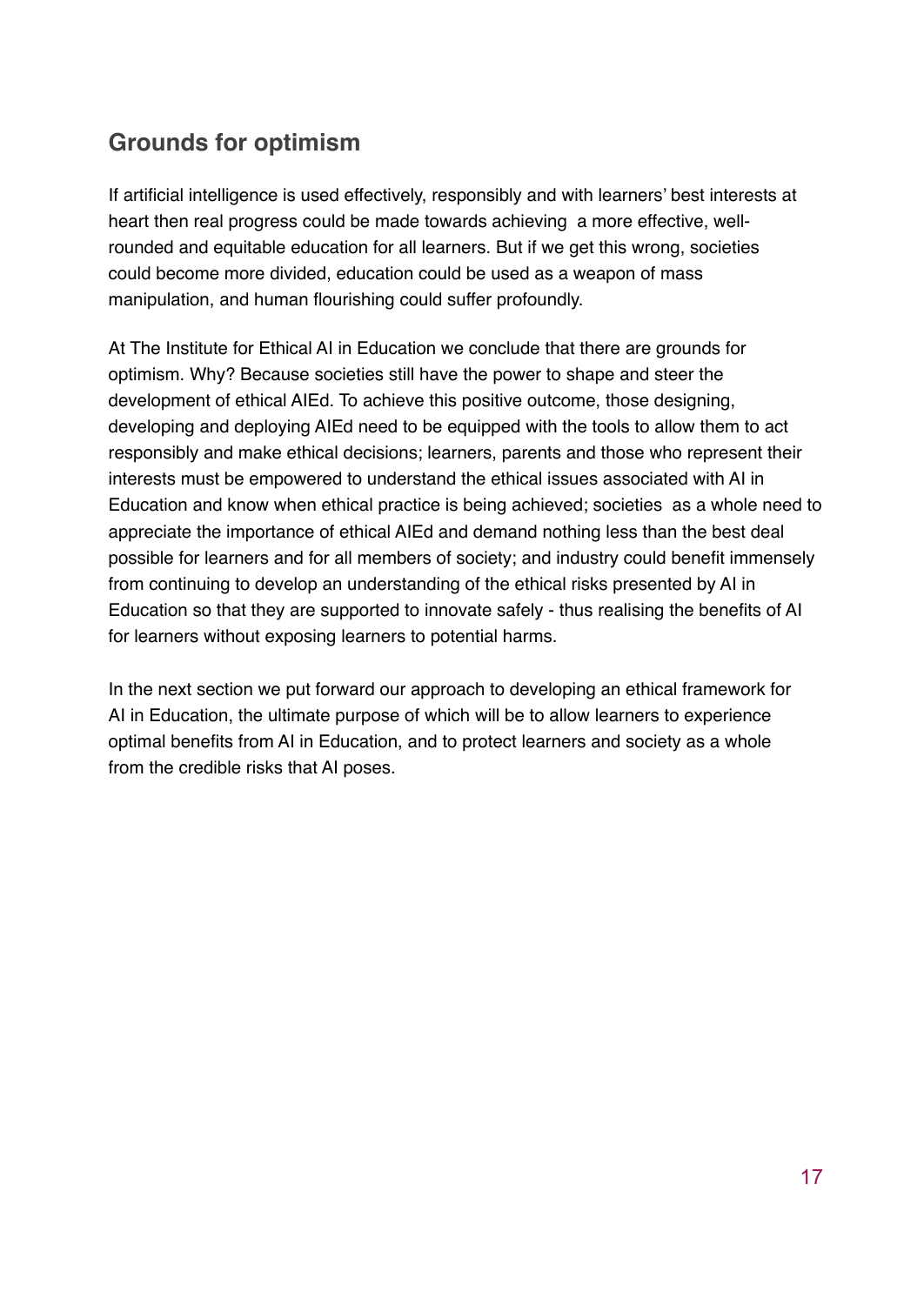## **3. Developing an Ethical Framework for AI in Education**

"That AI will have a major impact on society is no longer in question. Current debate turns instead on how far this impact will be positive or negative, for whom, in which ways, in which places, and on what timescale."

AI4People—An Ethical Framework for a Good AI Society

AI4People's Ethical Framework for a Good AI Society31 provides a model for developing an ethical framework that aims to simultaneously facilitate the benefits of AIEd and safeguard learners against its risks. It argues that AI can be used to support human flourishing, but that AI can also be underused - thus creating opportunity costs- or cause harm via misuse or overuse. Ethical approaches to AI can do more than just safeguard users against the harms that unethical AI could cause. They confer the 'dual advantage' of allowing societies to understand and realise the beneficial opportunities posed by artificial intelligence, whilst also guarding against applications of artificial intelligence which could cause harm at an individual or societal level.

This approach is in line with the point made in *The Ethics Guidelines for Trustworthy AI*, that AI ethics can 'stimulate reflection' on how to protect individuals and groups from the potential threats of artificial intelligence, and that it can stimulate innovative uses of AI, which may foster and promote societal values.

## **Towards an effective ethical framework**

Given the gulf between the best case scenario for learners from AIEd and the worse, there is a moral responsibility to develop frameworks that genuinely have a positive impact on how AI is developed, deployed and used. For learners' sakes, one cannot afford to establish frameworks that seem credible in theory but fall apart in practice. In this section, some common pitfalls of ethical frameworks are explored along with measures to counteract these problems.

#### **Proactively addressing 'ethical risks'**

Floridi et al outline a set of intentional behaviours- "unethical risks"<sup>32</sup> - that could undermine ethical practice. Two key examples of such unethical risks are those of ethics shopping and ethics bluewashing.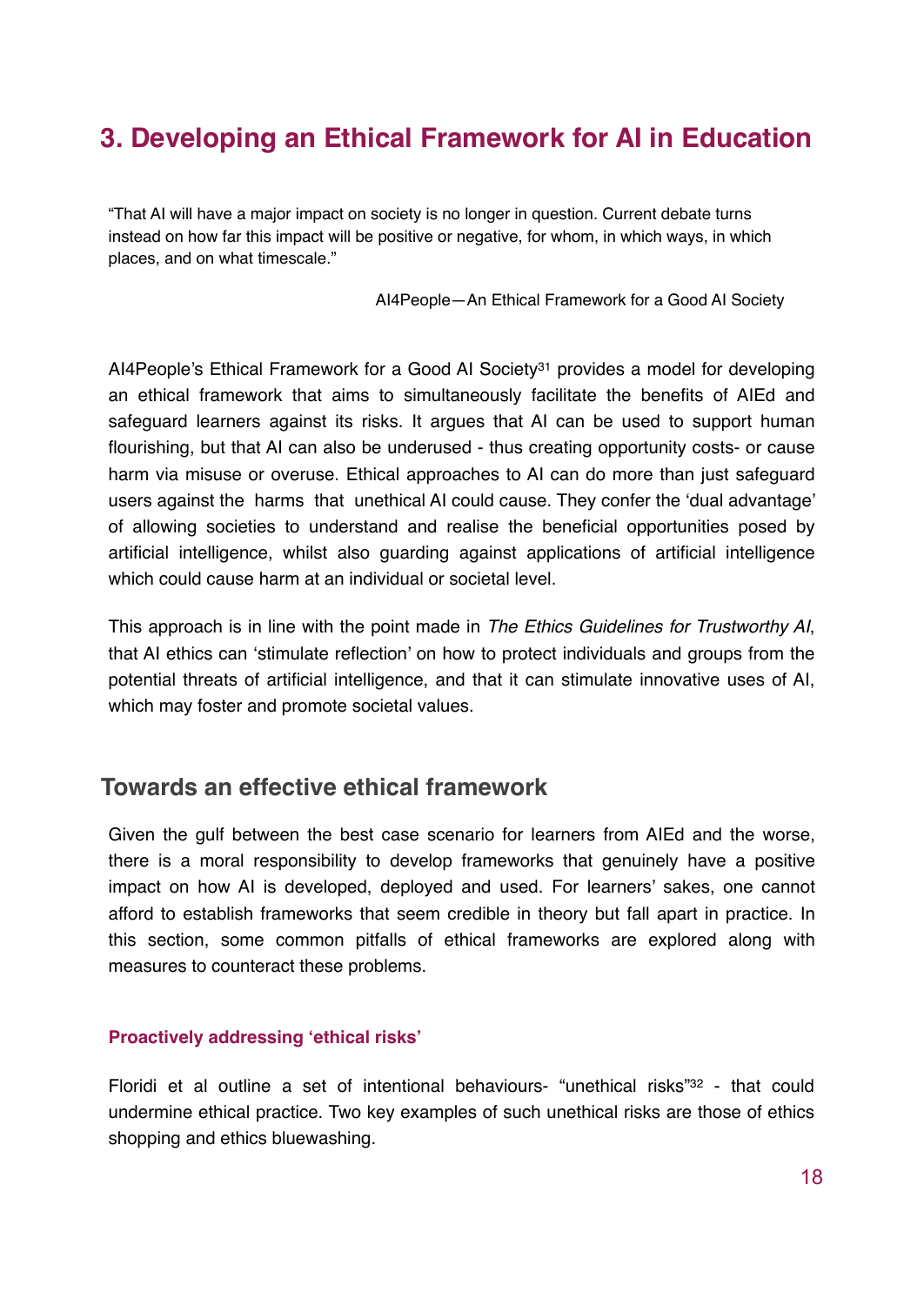The problem of ethics shopping is in part due to the proliferation of ethical frameworks, and consists in organisations cherry-picking aspects of different frameworks where principles or ethical requirements are least demanding for the organisation to fulfil. An emergent consequence is that collectively, ethical frameworks merely have the effect of legitimising current practice, rather than steering improved, ethical decision-making.

The solution put forward to this problem lies in establishing "clear, shared, and publicly accepted ethical standards." If stakeholder groups and the public at large have a clear and robust expectation of the ethical principles that should be abided by, it will be significantly more difficult for these principles to be sidestepped.

Ethics bluewashing is another unethical risk and refers to the practice of systematically making claims that overstate an organisation's ethical credentials, and purposefully making an organisation appear more ethical than it actually is. The principles embedded in a poorly designed ethical framework could therefore remain uninstantiated if organisations were free to - and actively chose to - misguide audiences on how these principles were being put into action.

Transparency and education are put forward as a two-pronged defence against ethics bluewashing. It is essential that claims about ethical practice are open to independent verification (and where possible public scrutiny) to ensure organisations can be held to account for unethical conduct. This, however, cannot be achieved in full unless stakeholders and the wider public are educated so that they can understand what ethical practice looks like, and have the awareness, information and tools to identify where actions and decisions are falling foul of what is expected.

The following conclusions can be drawn from examining these two unethical risks. Firstly, to ensure that there is a strong expectation that the spirit of an ethical framework should be carried out in full, stakeholders affected by AI in Education must accept and give assent to the principles underlying these frameworks. Next, it should be possible to verify whether or not the framework's principles are genuinely being put into practice. This will require mechanisms for evidencing and interrogating whether the systems' behaviours, and the decisions of those responsible for how AI is developed or deployed, are in line with the framework's principles. This would allow for transparency around organisations' or individuals' adherence to the framework, and enable decision makers to be held to account.

The third conclusion is that educating key stakeholders - learners, parents, educators, policymakers, software engineers, and more - about the ethical implications of AI in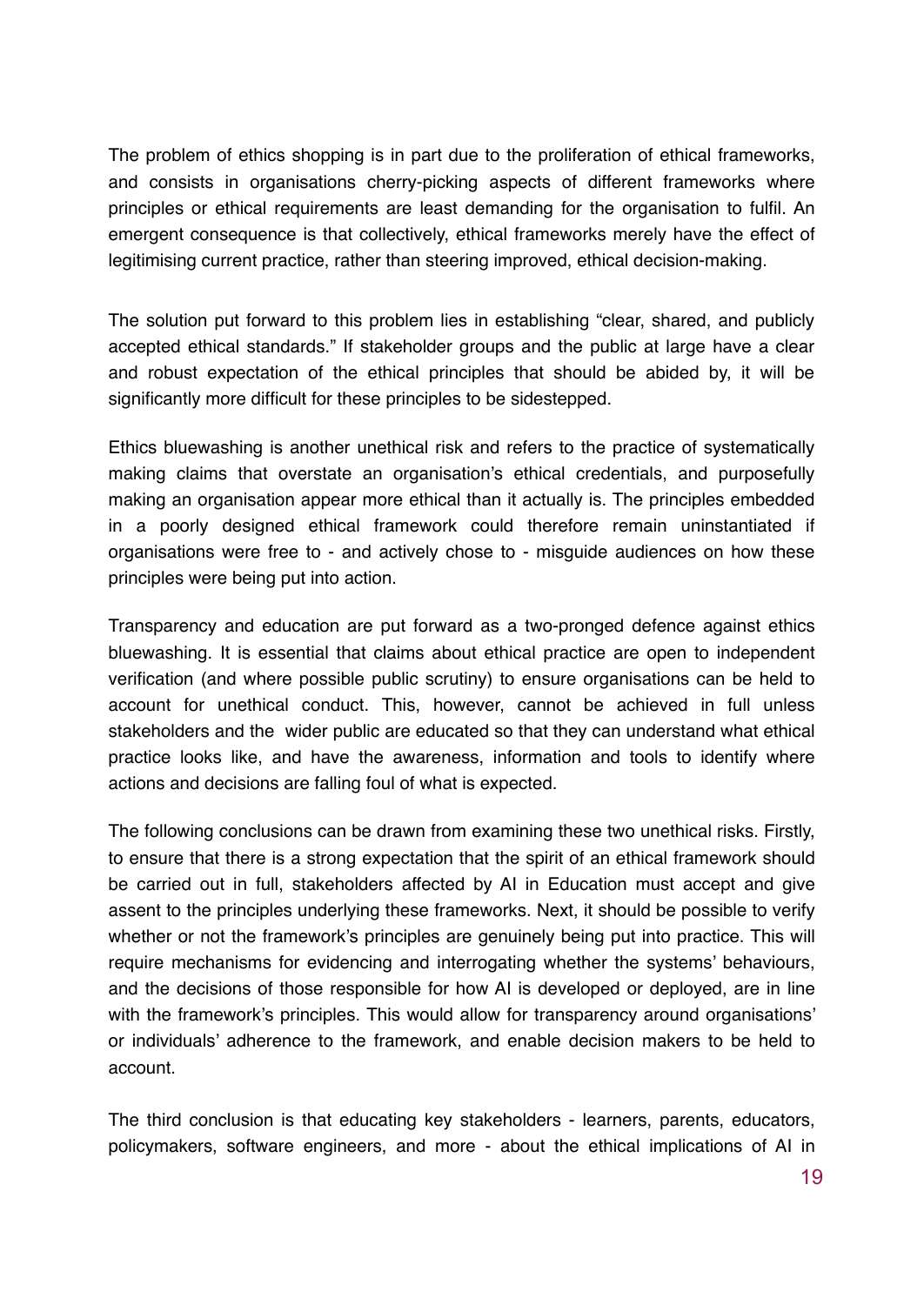Education will be essential for ensuring any frameworks can be properly implemented.

Stakeholder education will be needed not only to implement such frameworks once they have been created, but also to develop them in the first instance. In order for stakeholders to develop a shared expectation of how AI should be ethically used in education they will need to understand both the technology and the domain in which it is applied. Not only will learners, parents, teachers, lecturers and education leaders need to sufficiently understand artificial intelligence; experts in AI will need to understand the process of learning and the goals of education in order to develop technologies that will truly benefit learners.

#### **Addressing inherent tensions between principles**

In addition to problems caused by parties willingly frustrating the process of putting ethical principles into practice, a further set of problems arise from the inherent properties of ethical frameworks themselves.

In the report, *Ethical and societal implications of algorithms, data, and artificial intelligence: a roadmap for research33,* published by the Nuffield Foundation and The Leverhulme Centre for The Future of Intelligence, three key problems inherent in many frameworks for ethical AI are identified.

- 'A lack of clarity or consensus around the meaning of central ethical concepts and how they apply in specific situations.'
- 'Insufficient attention given to tensions between ideals and values.'
- 'Insufficient evidence on both (a) key technological capabilities and impacts, and (b) the perspectives of different publics.'

Regarding the first point, an ethical concept for AI in Education might be that AI should enhance learners' knowledge, understanding and skills. However, it is difficult to see how such a principle on its own could guide decision-making in concrete situations. What knowledge, understanding and skills should learners be developing? What applications of AI are best placed to develop these? What applications of AI are likely to interfere with their development?

An example of a tension for point 2 is that of equity and support for the vulnerable vs non-discrimination and fairness. For instance, an AI system used to support pastoral care could systematically identify people of a particular demographic as being more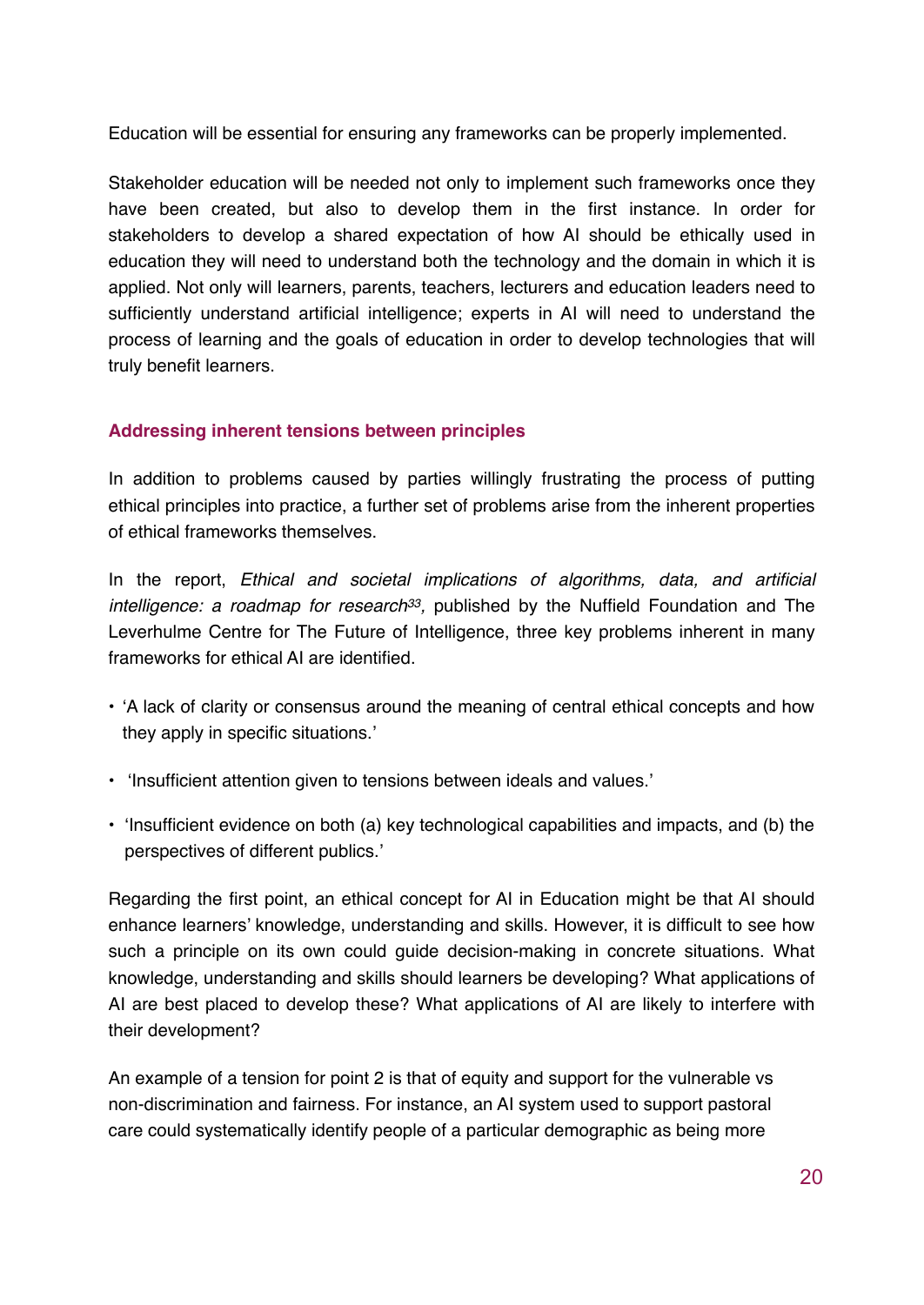vulnerable than those from other demographics. However, measures to reduce this bias through reconfigurations of the system could lead to people from these demographics being disproportionately overlooked.

As well as there being tensions between achieving benefits and avoiding risks, there may also be cases where it is unclear whether benefits have been conferred at all. It is possible that AI will lead to a shift away from grades to more holistic representations of learners' skills, competencies and attributes. Before any such shift is made, however, we should try to thoroughly understand who will benefit and what risks are posed.

A key part of the solution put forward for these problems is, again, to involve those whose lives will be affected by AI in Education in the process of defining central ethical concepts, and determining how best to resolve tensions between principles. It will not be sufficient to impose a framework on stakeholders and expect it to gain their ascent and structure their expectations of ethical AI. Stakeholders' views need to be taken into account to determine what net benefits consist in; where the lines are between underuse, effective use and overuse; and what misuse entails and how it can be mitigated. As stated by The Centre for Data Ethics and Innovation, "the public's views [should] form the governance of data driven technology". What's more, the public's views need to be informed by evidence of the technological capabilities and impacts of artificial intelligence used in education.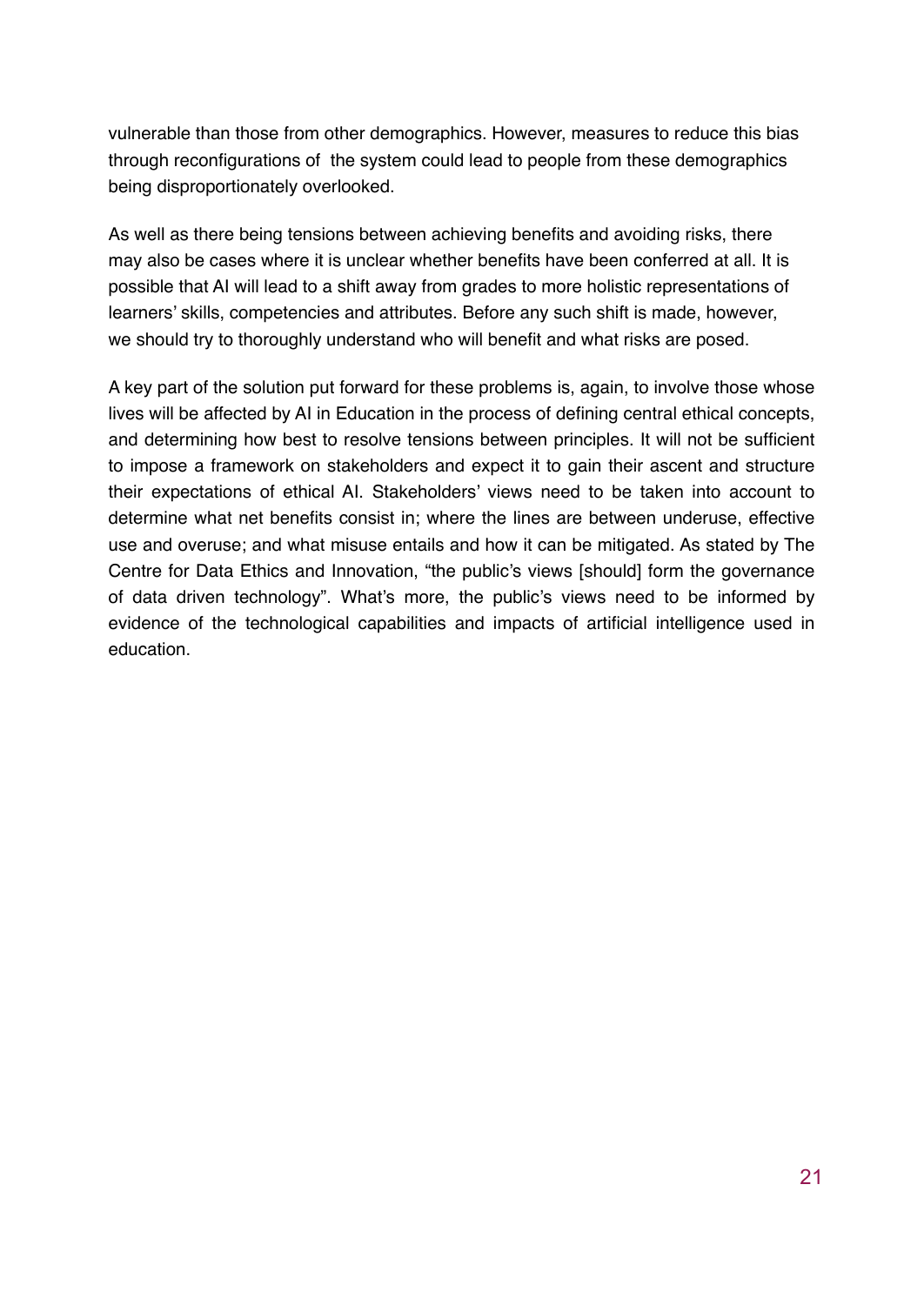## **Criteria for the framework for ethical AI in Education**

To effectively enable learners to experience optimal benefits from AI in Education, the framework for ethical AI in Education will need to:

- Recognise that there are both benefits and risks of AI in Education, and provide clear guidance for ethical decision-making that will result in learners experiencing optimal benefits from AI in Education. This includes providing a means by which tensions and trade-offs can be resolved.
- Reflect the views and values of stakeholders and hence represent a shared vision of ethical AI in Education. These views and values should be informed, as far as possible, by evidence of the 'technological capabilities and impacts' of AI in Education.
- Be designed such that it can be verified whether decisions and actions are compliant with the framework.

In order to develop the framework and ensure its effective application, stakeholders will need to be educated so that they can make their own informed judgements of what ethical AI in education consists in, and can determine whether it is being achieved in practice.

Additionally, to ensure learners get the best possible deal from AI in education, ethical frameworks themselves may not be sufficient. Frameworks may guide ethical decisionmaking, but in some cases it may be necessary to compel ethical action, and stimulate ethical innovation. Further mechanisms may hence be needed to guarantee ethical practice. Appropriate mechanisms may include regulation, standards, laws, and awareness campaigns. To be effective, such mechanisms must embody the principles of the framework. In turn, the frameworks themselves should be developed so that formal mechanisms can be derived from them.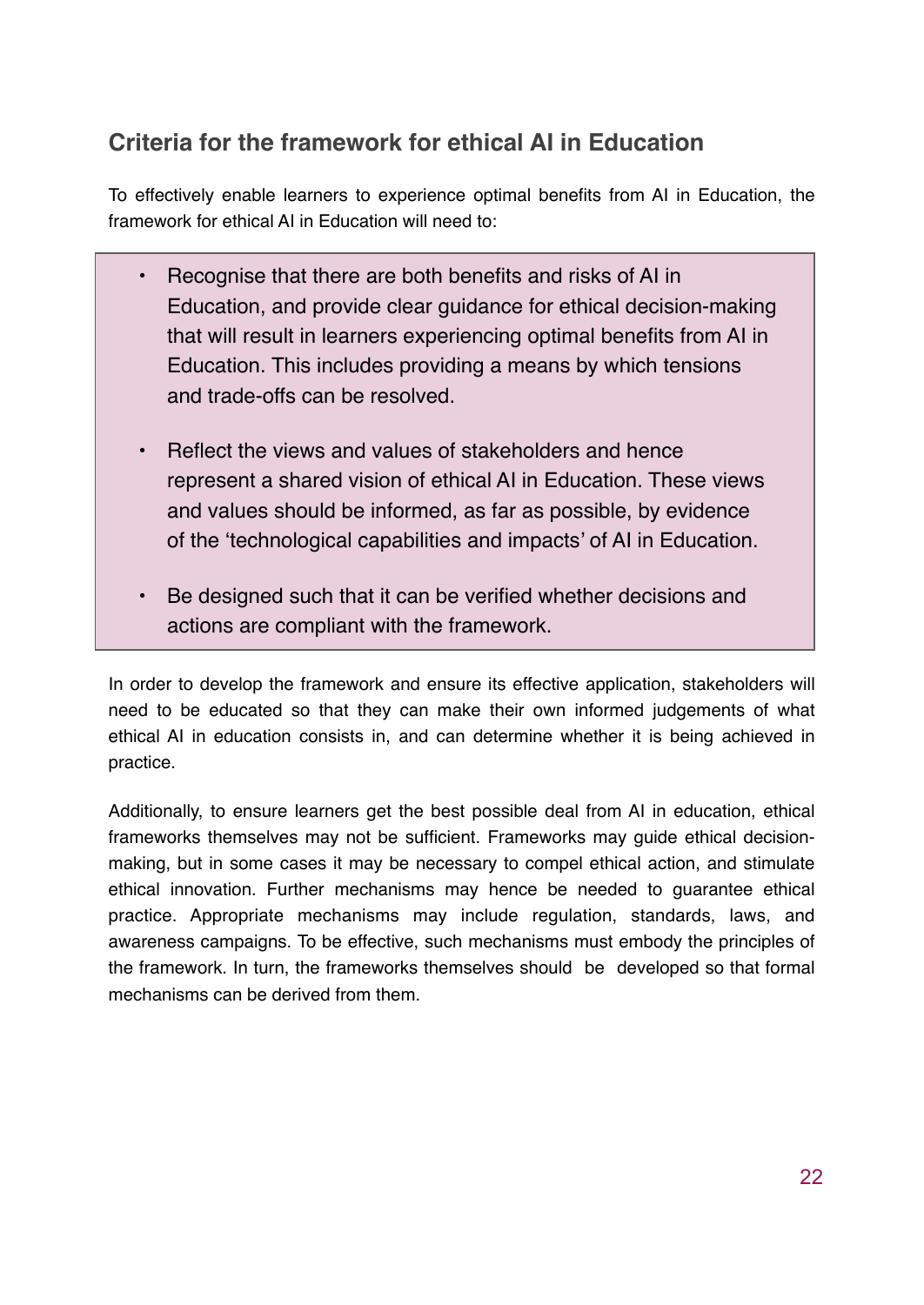## **A blueprint**

The following blueprint is intended to form the basis of an ethical framework that fulfils the criteria laid out above.

| • Al should only be used for educational purposes where<br>there are clear indications that it will genuinely benefit<br>learners either at an individual or collective level. |
|--------------------------------------------------------------------------------------------------------------------------------------------------------------------------------|
| • Al should not be used for educational purposes in cases                                                                                                                      |
| where the risks posed to learners are at all significant.                                                                                                                      |
| To support the achievement of an optimal balance<br>$\bullet$                                                                                                                  |
| between underuse, and overuse/misuse of AI in                                                                                                                                  |
| Education, AI may only be used in cases where there is                                                                                                                         |
| any risk of harm to learners - at an individual or                                                                                                                             |
| collective level - if the following conditions are met:                                                                                                                        |
| A) Decisive steps have been taken - and openly                                                                                                                                 |
| communicated in an understandable way - to mitigate                                                                                                                            |
| the risks involved;                                                                                                                                                            |
| B) The benefits to learners outweigh these risks;                                                                                                                              |
| C) The risks to learners are not significant;                                                                                                                                  |
| D) Monitoring of conditions (A)-(C) is in place;                                                                                                                               |
| E) If monitoring in (D) shows that conditions $(A)$ - $(C)$ are not                                                                                                            |
| fulfilled, the use of AI is to be improved or terminated.                                                                                                                      |

Building the framework around this blueprint is intended to make it applicable-by-design, with the key objective of bringing about net benefits from AI for learners.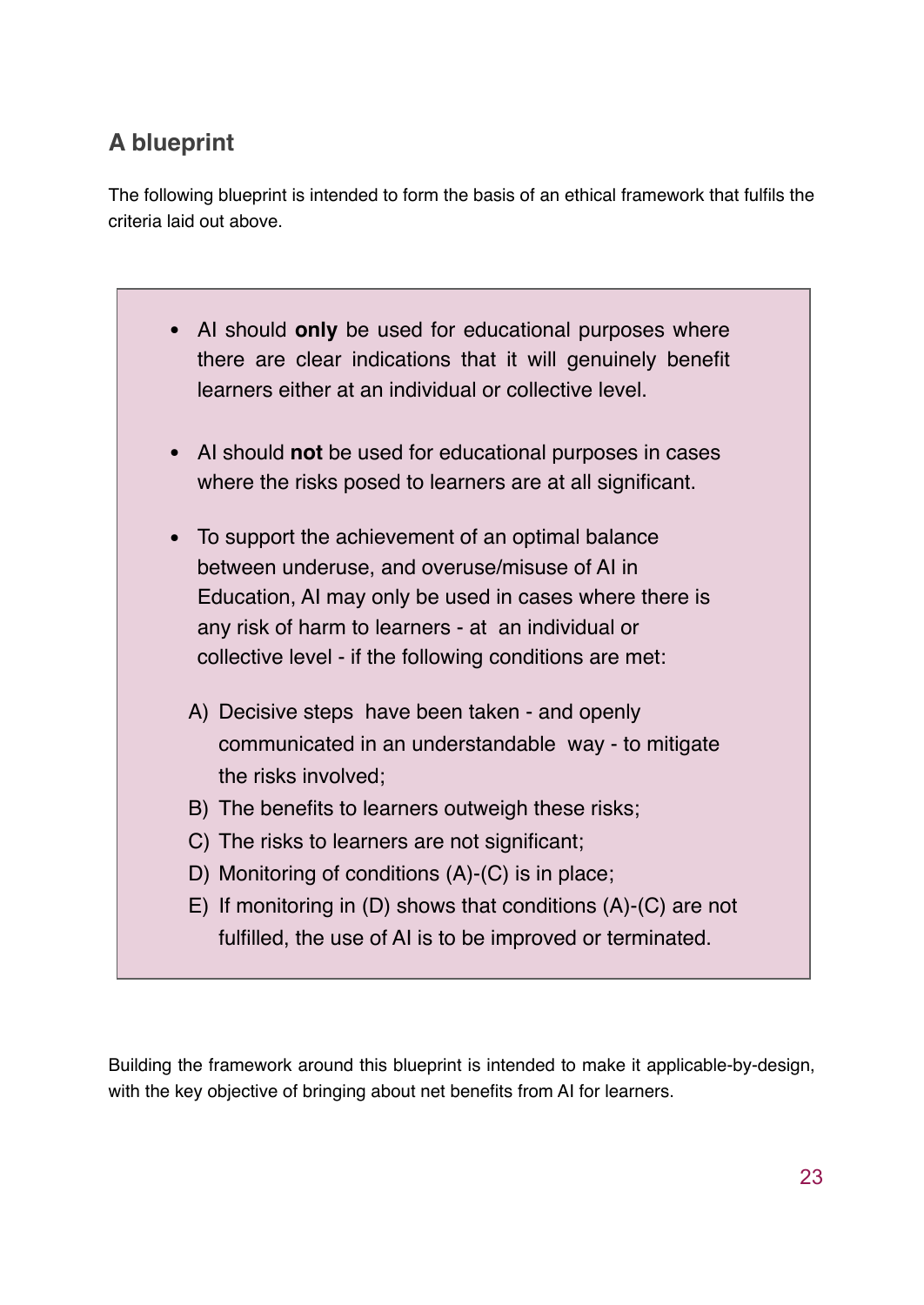The first recommendation intends to orientate the use of AI in Education towards benefits for learners. Here we intend to set the bar high. Without this point, a framework may still be able to safeguard learners from significant harm, but risks missing the opportunity to enable and stimulate beneficial use.

The second and third recommendations acknowledge that achieving zero risk to learners may not be possible. However, these points are intended to collectively safeguard learners from risks that are at all significant, whilst also providing a set of criteria for addressing how benefits can still be achieved in cases where zero risk cannot be guaranteed. The third recommendation specifically provides an overarching mechanism by which trade-offs and tensions can be resolved within specific contexts. It also stipulates that there must be active monitoring of whether the criteria laid out in the blueprint have been met, which lays the foundation for processes that enable verifiability and accountability.

Together, these recommendations are intended to drive ethical decision-making in a way that is practical and will result in optimal advantage being taken of the opportunities presented by AI in education whilst minimising and mitigating the risks. They also aim to provide clear red-lines so that learners can be protected against levels of risk that would be considered intolerable regardless of what benefits might be achieved as a result.

These recommendations merely provide a foundation for an ethical framework. We have yet to define what is meant by benefit to learners or provide a means of judging whether such benefits have been realised. We are not yet in a position to decide whether a particular benefit outweighs a particular risk, and we cannot currently draw lines in the sand between tolerable and intolerable levels of risk. And although the blueprint acknowledges that both risks and benefits can be posed at an individual or collective level, deliberation will be needed to decide, for instance, where benefits at a collective level might outweigh risks at an individual level, and vice-versa. In operational terms, it will need to be established how monitoring can take place and enable systematic processes for verification and accountability. To address these points, the conversation has to be opened up to learners, educators, policymakers, software developers, academics, professional bodies, advocacy groups, and industry. The Institute for Ethical AI in Education will not impose a singular vision of ethical AI upon societies. Only a shared vision of ethical AI in Education will have sufficient gravitas to enable learners to experience optimal benefits from AI in Education whilst being safeguarded against the risks posed.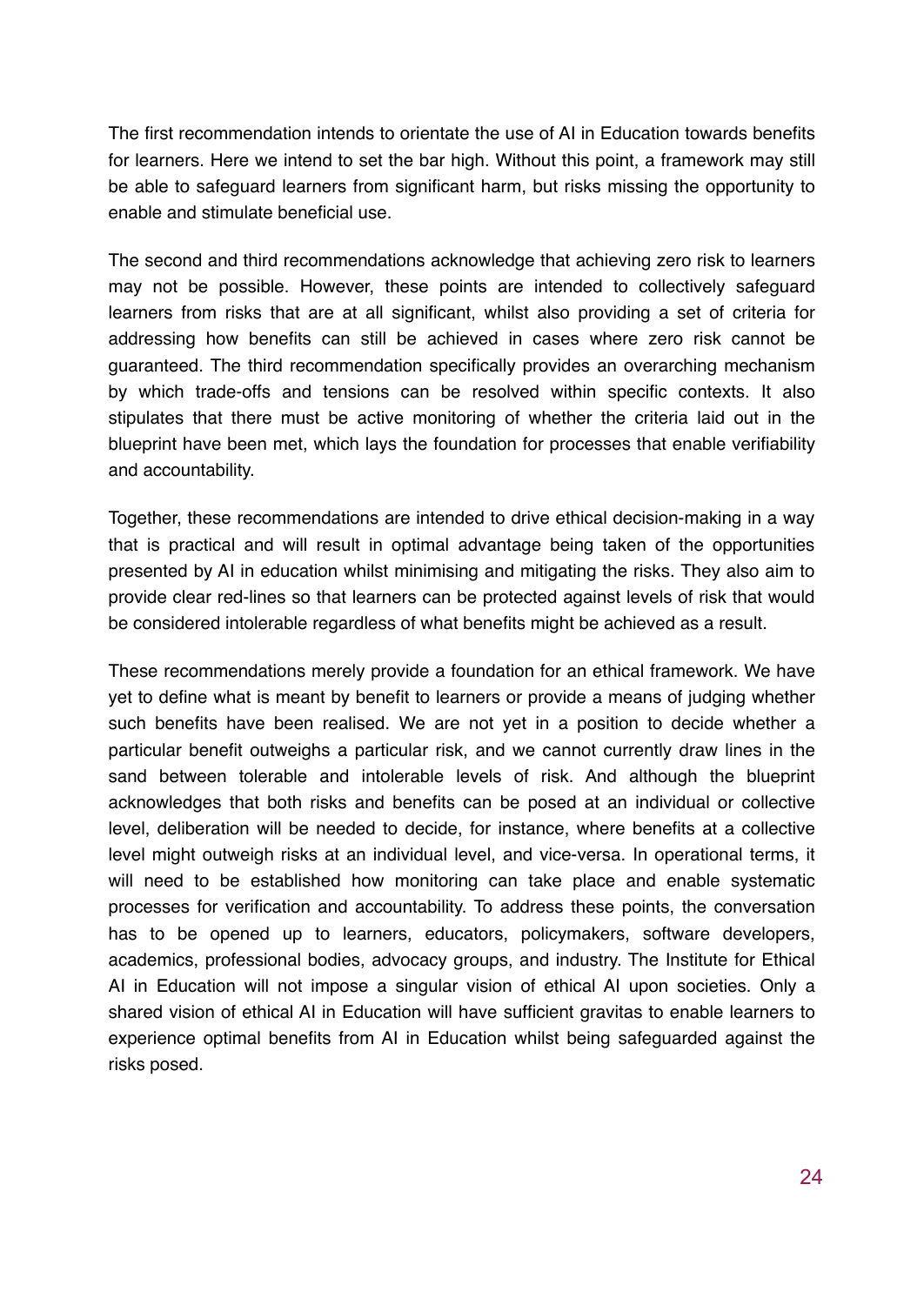## **4. Realising a Shared Vision of Ethical AI in Education**

## **Mechanisms for realising ethical AI in education**

Developing a shared vision for ethical AI in education entails both establishing consensus on what it means to design and deploy AI ethically, and converging upon an agreement on how best to realise ethical practice. It means answering both "what does ethical AIEd look like?" and "how can it be achieved?" As such, a critical step is to allow stakeholders and experts to review and evaluate possible mechanisms for realising ethical AI in education in order to establish which mechanisms are likely to be effective and how existing instruments may need to be amended for the context of AI in education, and to ascertain where tailor-made processes will need to be developed.

The options available range from doing nothing and hoping for the best, to producing global regulatory frameworks that tightly control how AI can be designed, developed and deployed for educational purposes. Below is a list of possible options.

The following mechanisms were suggested in The Ethics Guidelines for Trustworthy AI and could be adapted for the context of ethical AI in Education.

#### **Mechanism: Regulation**

**In the context of Education:** Regulation could be "revised, adapted or introduced" so that organisations designing, developing or deploying AI in Education would be compelled to act and make decisions ethically.

#### **Mechanism: Codes of Conduct**

**In the context of Education:** Organisations designing and developing AIEd systems including academic research groups, commercial companies and education institutes - could voluntarily, or be required to, sign up to the ethical framework for AI in education, and adapt their governance practices to ensure ethical practice.

#### **Mechanisms: Certification**

**In the context of Education:** Organisations, possibly acting on behalf of central education authorities, could be tasked with certifying that AIEd systems conformed to certain standards, such as those relating to transparency and fairness.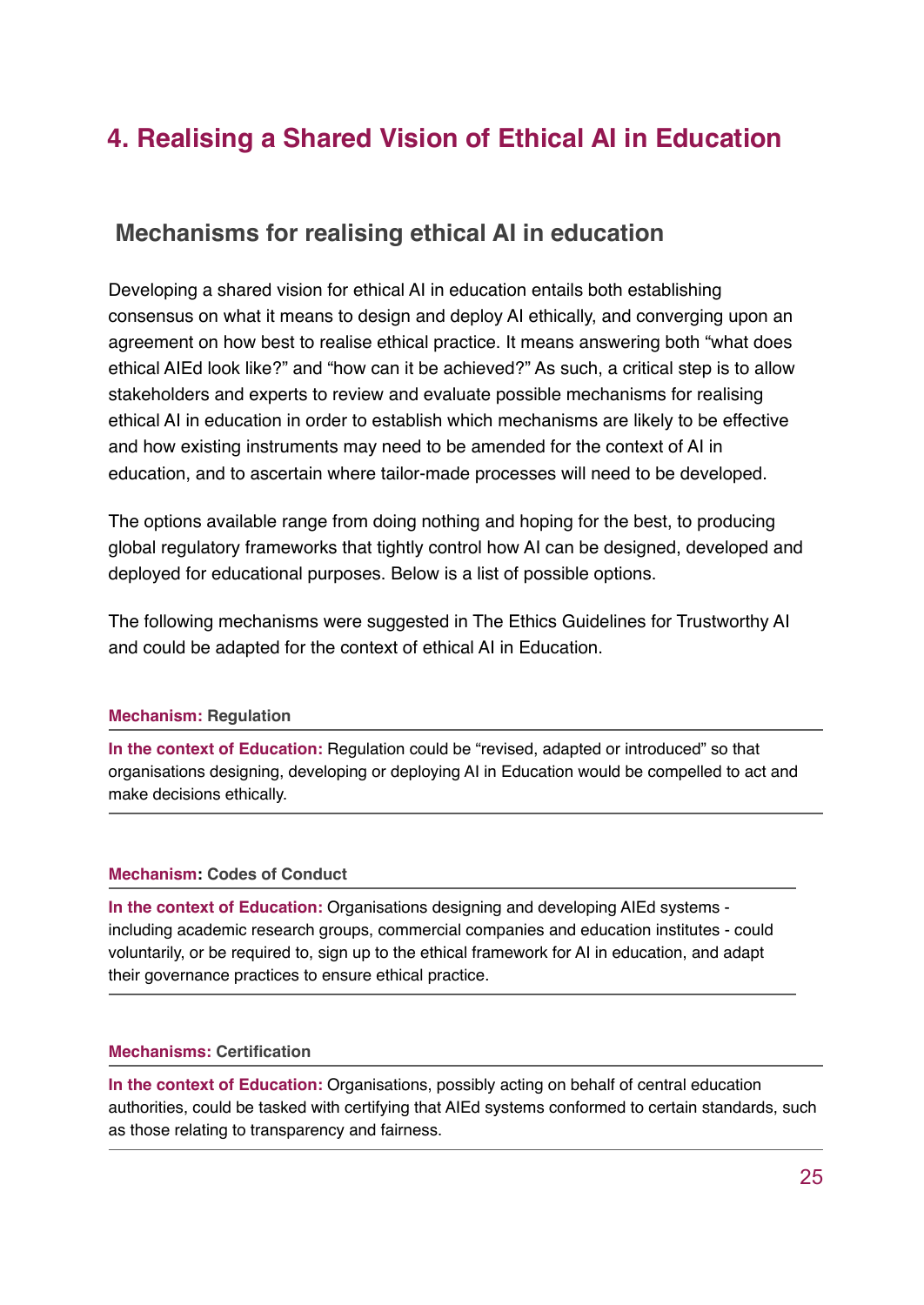#### **Mechanism: Standardisation**

**In the context of Education:** Standards (in line with those developed by The Institute of Electrical and Electronics Engineers (IEEE) and The British Standards Institute (BSI)) could be developed for AIEd resources. These standards could focus on factors such as the transparency of AIEd systems; levels of algorithmic bias; or the means by which data is collected, processed and used. Standards may be required specifically for the context of AIEd, or broader standards may be deemed to be readily applicable in the context of education. Such standards might include the IEEE's P7000 series, which includes standards relating to 'Transparency for Autonomous Systems', 'Data privacy process', 'Algorithmic Bias Considerations', 'Child and Student Data Governance', and 'Ethically Driven Nudging for Robotic, Intelligent and Autonomous Systems'.

#### **Mechanism: Education and Awareness for Stakeholders**

**In the context of Education:** Organisations could provide learners, parents, educators, administrators, etc. with educational support to understand AI and its ethical implications in education. This could organically foster expectations of ethical AIEd and ensure that key stakeholders are in a position to distinguish between ethical and unethical products and practices.

#### **Mechanism: Diversity and Inclusive Teams**

**In the context of Education:** Organisations developing and deploying AI for education could commit to charters which facilitate the ongoing development of diverse and inclusive teams. The Tech Talent Charter may provide an effective platform for this to be achieved. Teams developing AIEd products and services could be encouraged to sign up to the Charter.

#### **Mechanism: Architectures for Trustworthy AI**

**In the context of Education:** At the design and development stages, certain states and behaviours could be either prohibited (via blacklists) or compelled (via whitelists), with the intention of limiting a system to procedures that are considered ethical. Such measures could directly affect what types of data on learners is collected and how it is used. These measures might also be effective at guarding against persuasive design techniques and other methods of manipulation.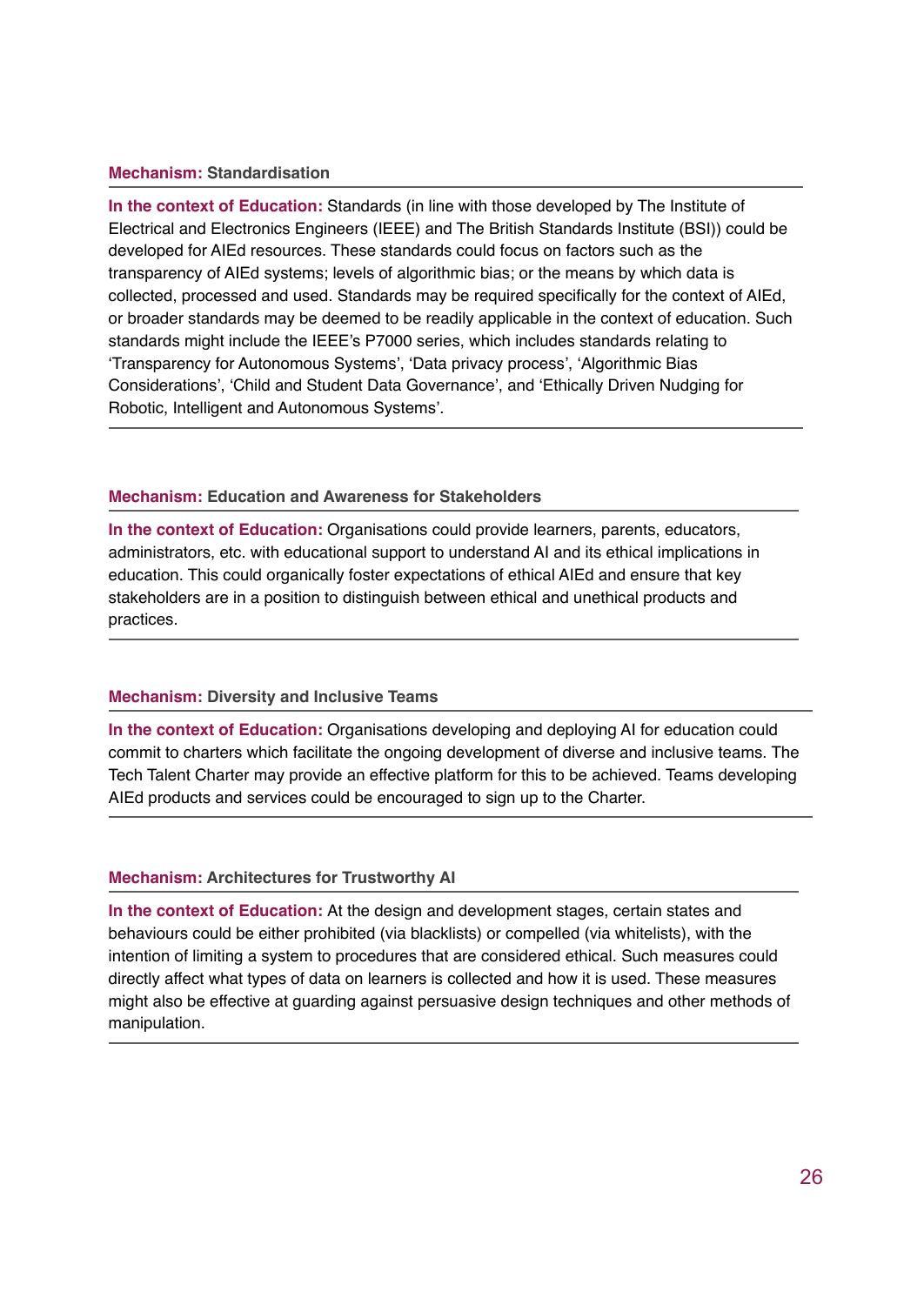#### **Mechanism: Quality of Service Indicators**

**In the context of Education:** These could include indicators that provide a metric of how secure learner data is, how transparent a system is, or how accurate a system is at achieving a particular educational outcome. These instruments could be particularly effective at supporting organisations to make informed decisions about how to balance trade-offs between competing factors, given that decision-making would be supported by quantifiable metrics.

#### **Mechanism: Explanation Methods**

**In the context of Education:** AI systems could be compelled to be designed in such a way that significant decisions could always be investigated so that people understand why the decisions were made. In the context of education, it may be expected that significant decisions - such as the grading of formal assessments, selection or rejection of students by an institution, or processes that highlighted students for strategic interventions - are sufficiently explainable. This in turn may provide a means by which learners can query decisions and seek redress for unfair actions taken.

## **Further mechanisms**

#### **Mechanism: Procurement procedures**

**Explanation:** Educational Institutions and government bodies could be provided with procurement guidelines to assist them in assessing whether particular AI tools were ethical. Similarly, tools could only be allowed to be part of procurement platforms if they had been expertly verified as ethical.

#### **Mechanism: Training about AI and about the use of AI for educators**

**Explanation:** The way in which AI is deployed in education has significant ethical implications. Educators could hence be trained to use AI so that it can have a beneficial impact, and risks can be mitigated. This training could be part of Initial Teacher Training (ITT) programmes and/or as part of continuous professional development.

#### **Mechanism: Safeguarding approach**

**Explanation:** This would involve including protocols for Ethical AIEd within statutory safeguarding duties. This would mean that schools, colleges, universities and other educational providers have a responsibility for ensuring learners are safe when using AIEd. For instance, statutory requirements could include systems to prevent adverse mental health impacts of AIEd.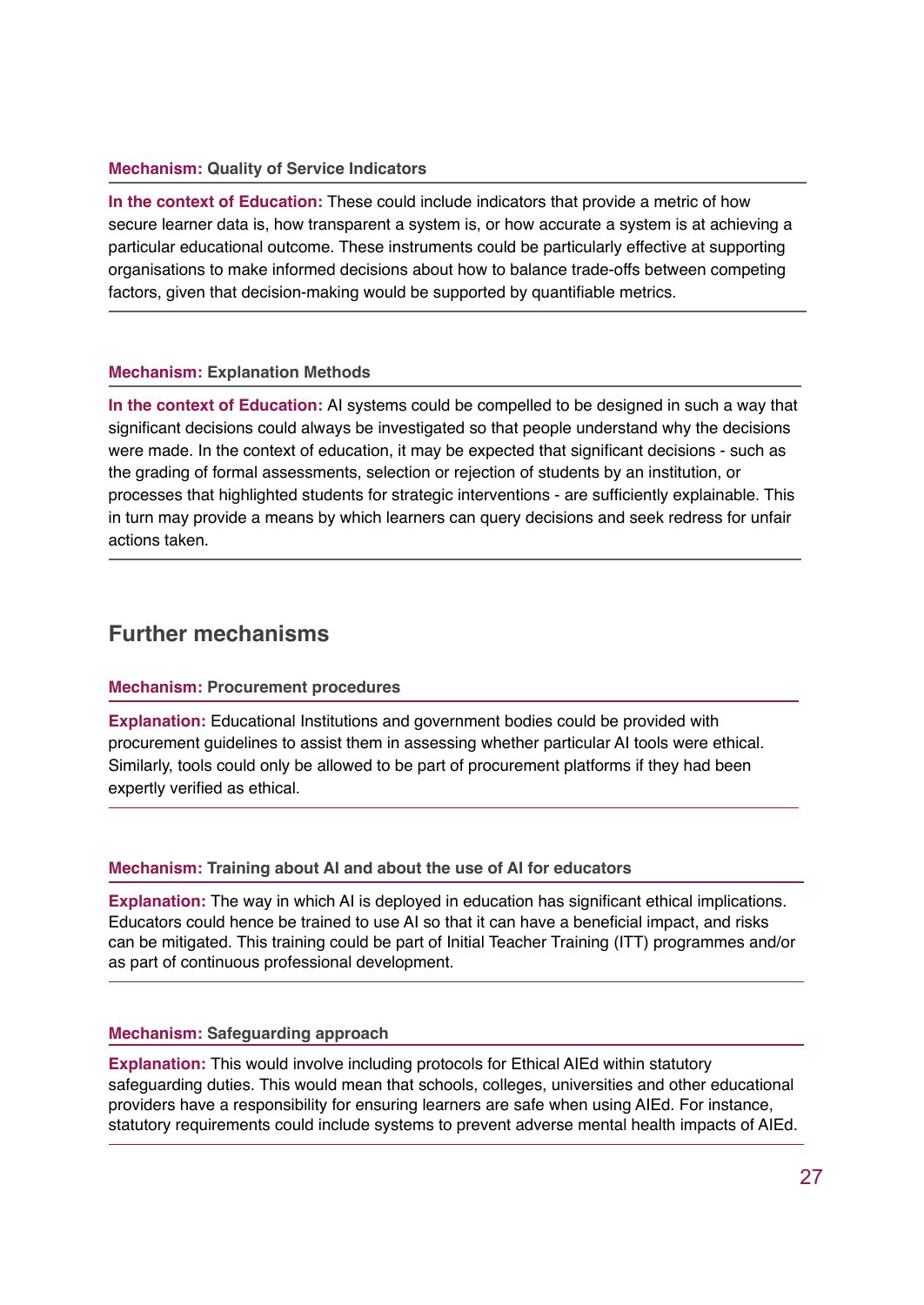#### **Mechanism: Workers' rights approach**

**Explanation:** Particularly relevant in the context of corporate learning and development, stipulations around how professional learners' data can be used to monitor and manage learners could be included in regulations around workers' rights.

#### **Mechanism: Kite marks**

**Explanation:** Particularly relevant in the context of informal learning and business-to-consumer education markets, kite marks could be used to inform learners about which providers have developed ethical AIEd products and services. This would then help inform purchasing decisions, which could lead to unethical products and untrustworthy organisations failing to gain a sufficient share of the market.

#### **Mechanism: Monitoring and reporting on macroscopic impacts of AIEd**

**Explanation:** Organisations could be tasked with monitoring the macroscopic impact of AIEd and making policy recommendations to government. For instance, The Social Mobility Commission could monitor the impacts of AIEd on life chances and inclusivity, and make recommendations on how AIEd could further support social mobility.

#### **Mechanism: Ensure the ethics of AI in Education is part of the curriculum**

**Explanation:** As stated in the report *Ready, Willing and Able?* from The House of Lords' Select Committee on Artificial Intelligence, "All citizens have the right to be educated to enable them to flourish mentally, emotionally and economically alongside artificial intelligence." A logical starting point to achieve this would be to ensure that throughout formal education, learners are taught about the ways in which they may be using AI and the ethical implications of doing so. This would include learning about the ethics of AIEd. By empowering learners directly with this knowledge and understanding, learners may be in a better position to judge the appropriateness of using AI in Education, and could make decisions on when not to use AI.

#### **Data Governance**

Robust frameworks for the governance of learners' data will be essential for realising ethical practice wherever AI is used in education. Existing legal frameworks already serve to regulate how learners' data can be collected, stored and processed; although it should be considered that additional ethical frameworks/guidelines may be needed to ensure that use of learners' data is not only legal, but ethical too.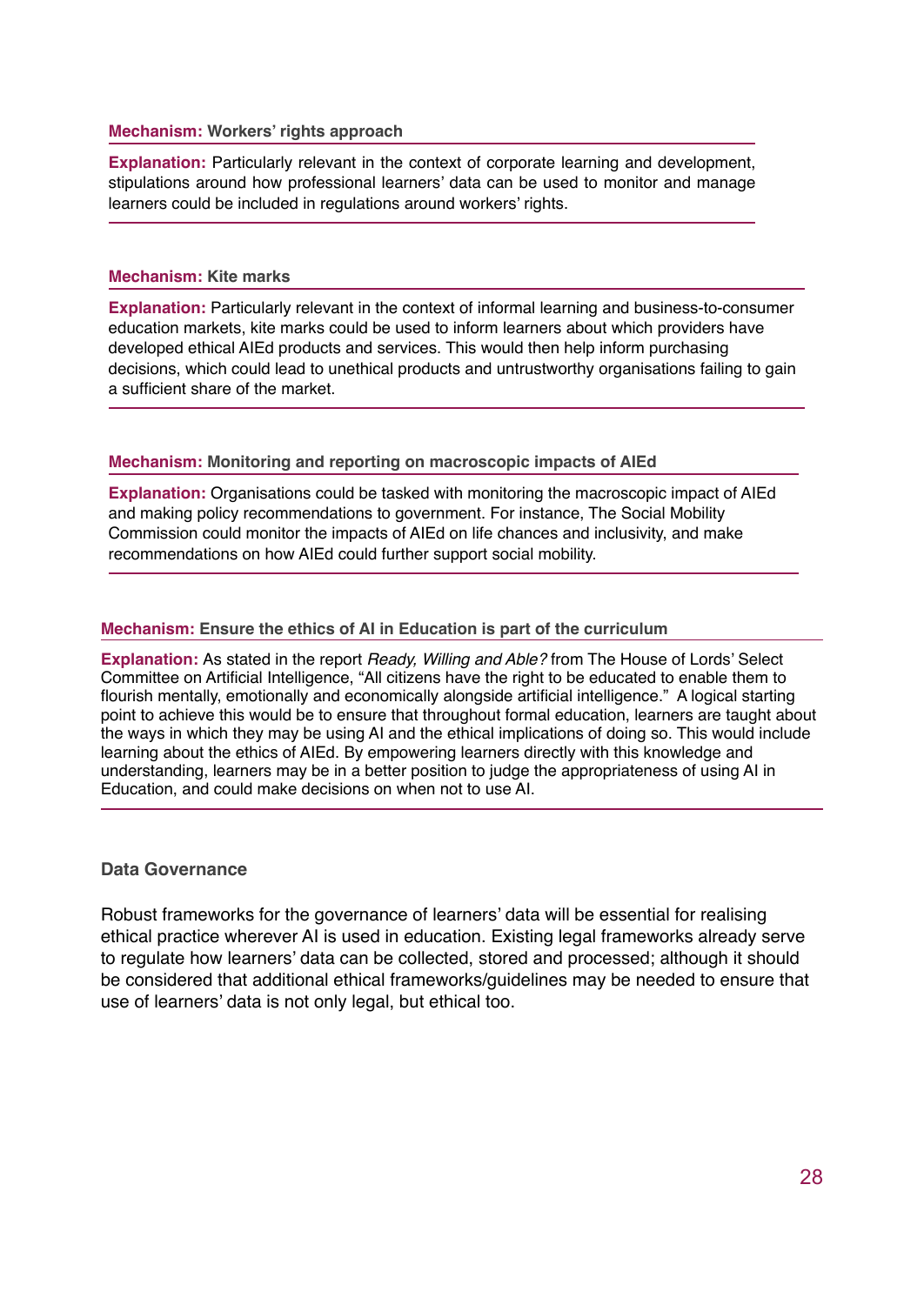## **Towards a tentative solution for ethical AI in education**

The tentative solution below will provide a launch pad for a programme of research, consultation and deliberation. During this process, The Institute expects these positions to be questioned, interrogated, amended, extended, clarified and perhaps changed beyond recognition.

### **Achieving benefits**

Providing risks have been prevented and/or sufficiently mitigated, the use of AI in education should be considered beneficial in cases where:

- AI facilitates shifts towards a more holistic development of learners without compromising the academic skills that are the current focus of education systems; and where it allows for a broader range of socially, economically and personally useful skills to be developed and recognised.
- The progress of learners can be enhanced through improved insights into learners' needs, and through increased levels of individualised support.
- Access to educational opportunities is limited, and where such limitations could not be easily remedied by modest interventions or reforms. For example, providing access to personal tuition for all could meet this criteria.

### **Drawing red Lines**

- Data that is collected to enhance learning and provide educational support may be used to support related social services where vulnerable individuals are the primary concern, and which could therefore be seen as an extension of safeguarding duties in education. For instance, information on learners could be used by social and health services. **However**, data collected to enhance learning and provide educational support should not be used for commercial purposes (including to recommend upgrades of already used platforms), or for government monitoring purposes (including policing or welfare purposes).
- In cases where AIEd tools exhibit biases towards different groups of individuals and create/widen gaps in progress and performance, the tool should cease to be used or a clear strategy should be put in place to reverse the emergent effects of this bias. To achieve this, processes for auditing the outcomes of AIEd tools will need to be in place- which will require consideration of how to isolate the impacts of the tools themselves - and there will need to be effective oversight of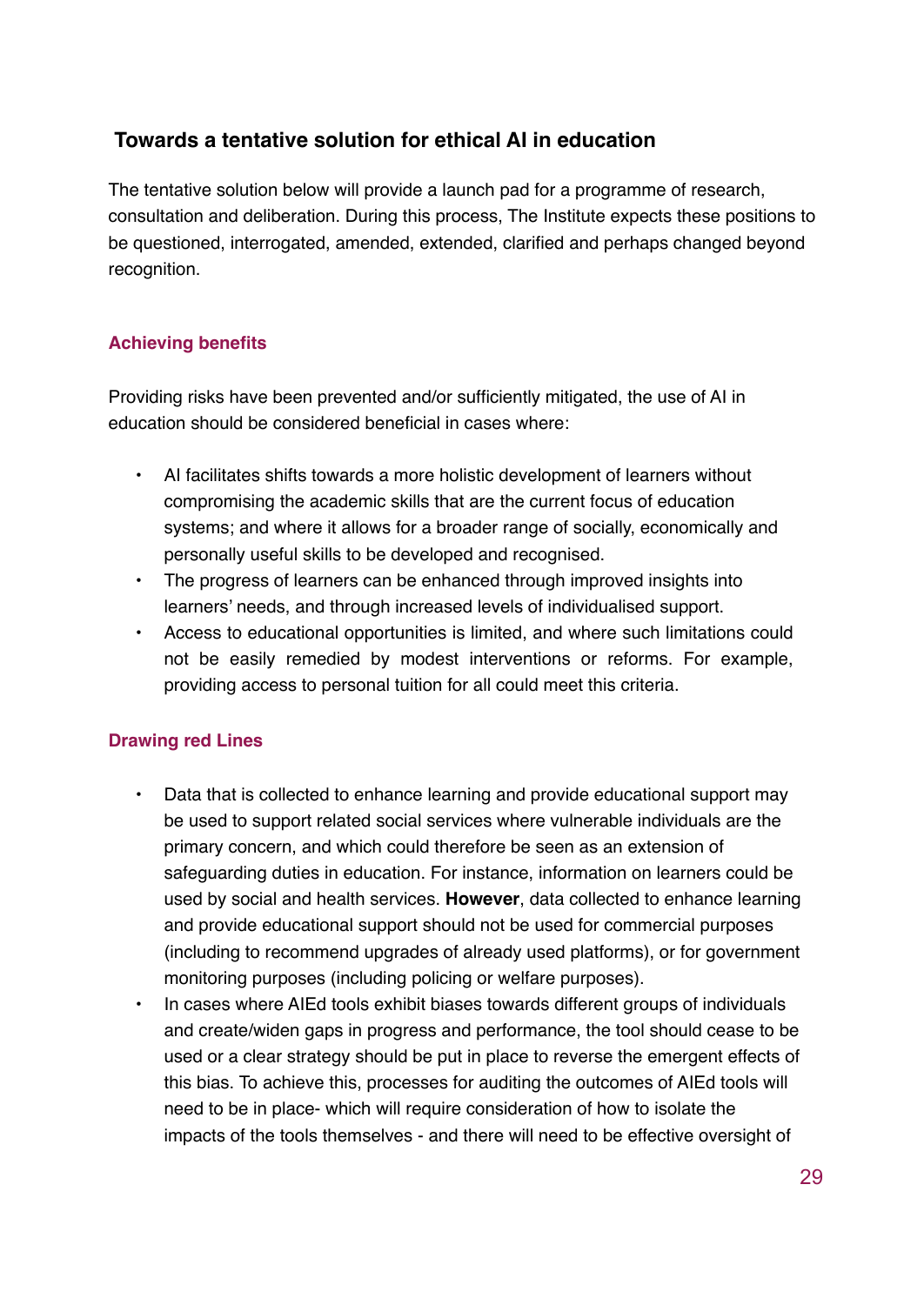how monitoring and intervention strategies are designed and implemented.

• Whenever an individual interacts directly with an AIEd resource, they ought to be clearly informed that the resource is using AI. As part of this principle, where AIEd resources present themselves as a human character, there should be clear measures in place to remind users that they are not interacting with a natural person, and AIEd systems should never take the form of actual living people.

#### **Securing ethical AIEd**

- All learners in formal education should, from an appropriate age, learn about AI and its implications, and there should be a particular focus on the areas in which they use AI - which may include AIEd.
- Wherever AI systems are used to make significant decisions about a learner's development or educational opportunities, the decision should be explainable and systems should exist to allow learners (and where appropriate, their parents) to have access to all available information related to the decision.
- A process should be established whereby public institutions are advised to only procure AIEd solutions that have been certified as ethical and beneficial.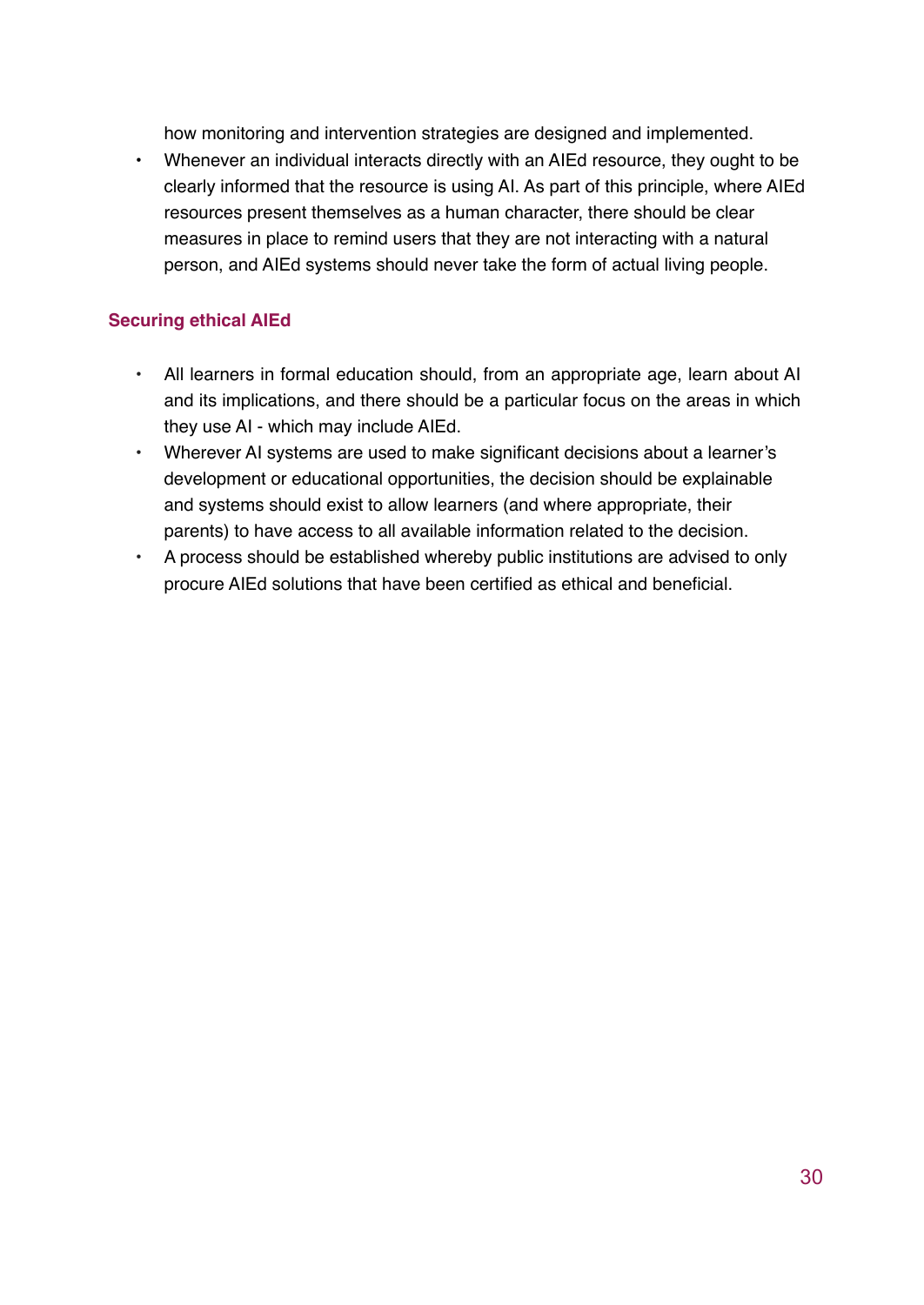## **Developing a shared vision of ethical AI in education**

During the programme of research, consultation and deliberation, the following overarching questions will be asked - with the tentative solution providing a reference point.

- What genuine benefits can be achieved through AI in Education and how can stakeholders be confident that those benefits will be achieved through any particular use of AI?
- What are different stakeholders' perspectives on the risks posed by AIEd, on how these risks should be mitigated, and on how individuals can be confident said risks have been mitigated?
- Which risks to learners are considered to be intolerable, and how can learners be safeguarded against these risks and be confident that appropriate safeguards are in place?
- How can it be decided whether the benefits of AIEd outweigh its risks in any specific case and what processes are needed to allow such trade-offs to be decided in practice in a variety of contexts?
- By what means can it be verified whether decisions relevant to the development or deployment of AI in Education are compliant with the ethical framework, and what evidence is required to verify whether a particular AIEd resource is compliant?
- What practical methods and mechanisms can be employed to support learners and promote ethical practice?

These questions stem from The Institute's Blueprint for the Ethical Framework for AI in Education, and aim towards developing a fully-fledged ethical framework, along with recommendations on practical mechanisms to ensure that learners are supported as directed by the framework.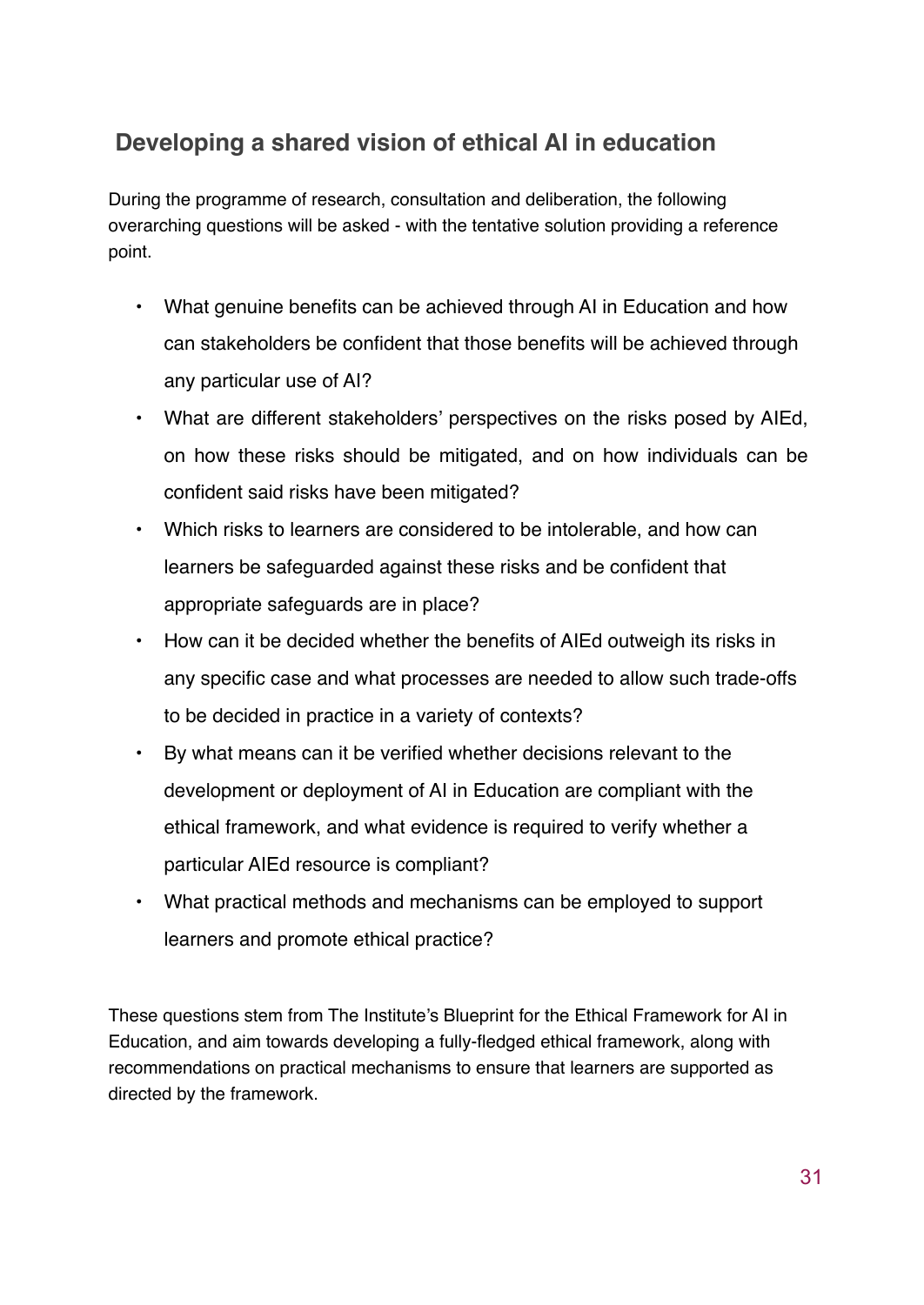To answer these questions, the Institute will listen to and take on board the perspectives, views and values of learners (of all ages), educators (from all sectors), advocacy groups, education leaders, government and policymakers, policy and academic researchers, academics, software developers, ethics specialists and other relevant stakeholders and experts. We will also listen carefully to the considerations of industry and technology experts to ensure that the frameworks for ethical AI in education are both ambitious and realistic.

The Institute will work towards ensuring all stakeholders' views are informed by relevant evidence and information, which will include insights into ethical practice and governance from other sectors, such as healthcare.

To ensure the voices of these groups of stakeholders are heard and listened to, the Institute will be delivering a programme of engagement, consultation and deliberation. This programme will include:

- A call for evidence that will give a wide range of stakeholders the opportunity to express their understanding and views on the benefits and risks of AIEd, and how best to realise ethical practice.
- A series of interviews with domain experts.
- A series of focus groups with stakeholders from different domains.
- Roundtable events, which will bring together a cross-section of stakeholders and provide opportunities for deliberation on key issues.
- Meetings of an International Advisory Group that will ensure global perspectives are drawn upon in developing the framework for ethical AI in education.
- An International Conference that will bring stakeholders and experts from across the globe together to converge upon a global vision for ethical AI in education.

If you and/or your organisation would like to participate in this programme of engagement, consultation and deliberation - or would otherwise like to get in touch - please do contact The Institute via our website at https://www.buckingham.ac.uk/ [research/the-institute-for-ethical-ai-in-education/](https://www.buckingham.ac.uk/research/the-institute-for-ethical-ai-in-education/)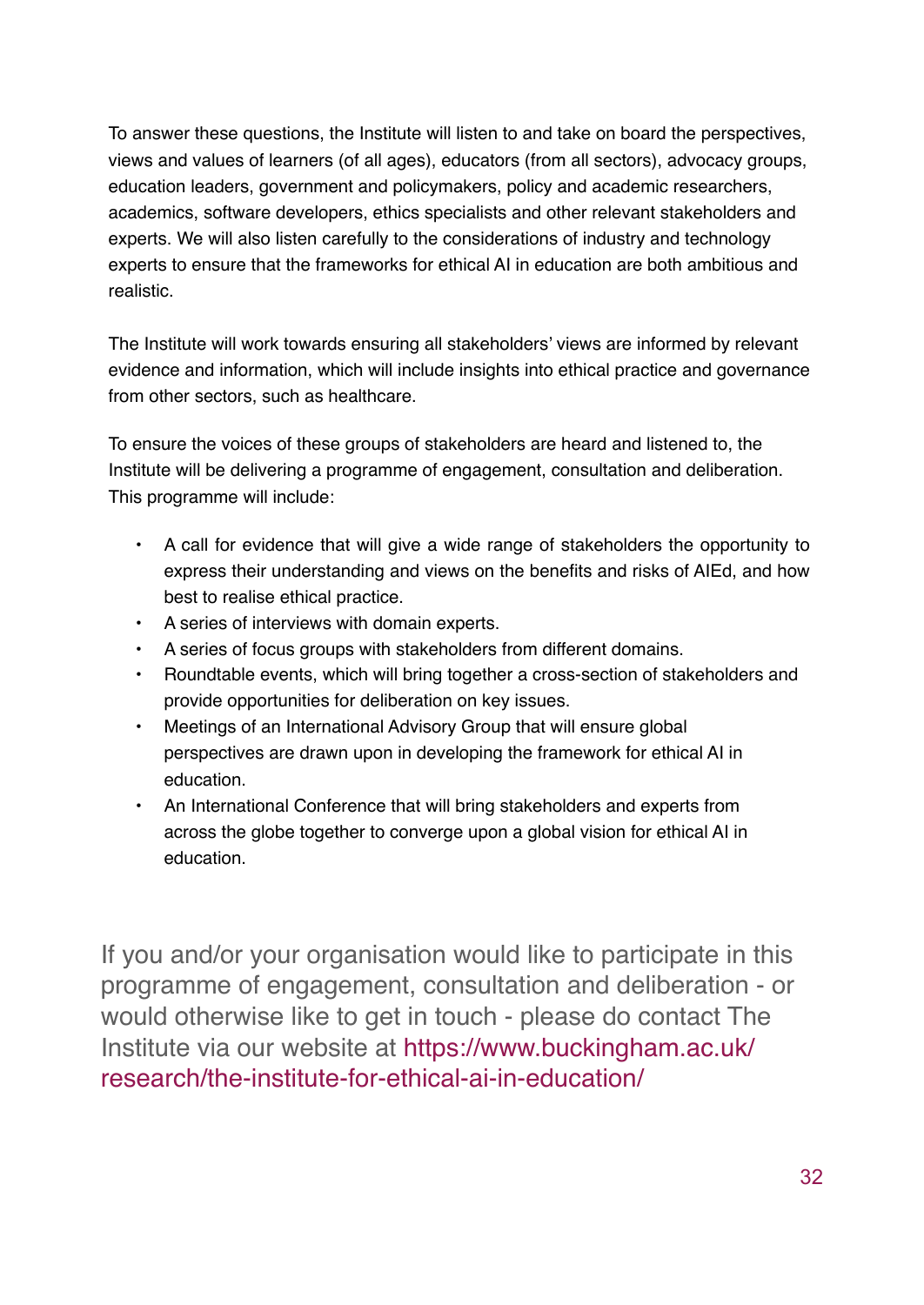## **References.**

1- Artificial Intelligence in Education: Challenges and Opportunities for Sustainable Development (2019). UNESCO. https://backend.educ.ar/refactor\_resource/getBook/1097 2- Anissa, N. ,Baker, T. , Smith, L. , (2019). Educ-AI-tion Rebooted: Exploring the future of artificial intelligence in schools and colleges. NESTA.

3- Luckin, R., Holmes, W., Griffiths, M. & Forcier, L. B. (2016). Intelligence Unleashed. An argument for AI in Education. London: Pearson.

4- United Nations 2020, Quality Education, Viewed January 2020 <https://www.un.org/ sustainabledevelopment/education/>

5- Avinash, A., Bonetti, S., Crenna-Jennings, W., Hutchinson, J. (2019). Education in England: 2019 Annual Report. Education Policy Institute

6- Richardson S 2019, Four out of 10 teachers plan to quit, survey suggests, BBC News, Viewed January 2020 <https://www.bbc.co.uk/news/education-47936211>

7 - UNESCO Institute for Statistics 2016, The World Needs Almost 69 Million New Teachers To Reach The 2030 Education Goals, Viewed January 2020 <https:// unesdoc.unesco.org/ark:/48223/pf0000246124>

8- National Education Union 2018, Teacher Recruitment and Retention, Viewed January 2020 <https://neu.org.uk/policy/teacher-recruitment-and-retention>

9- The Future of Work: A Vision for The National Retraining Scheme- Part III: Building a Workforce for The Future (2019), The Centre for Social Justice, https://

www.centreforsocialjustice.org.uk/core/wp-content/uploads/2019/02/CSJJ6899-Future-Of-Work-WEB-190215.pdf

10 - Aftab Hussain 2018, Digital Assistants for Teachers, aftabhussain.com, Viewed January 2020, <http://www.aftabhussain.com/digital\_assistant\_for\_teachers.html>

11- Dickli. S (2016), Automated Essay Scoring, Turkish Online Journal of Distance Education, Viewed January 2020 <https://pdfs.semanticscholar.org/

cc05/3772ceac5d3803917a10ec48cdd6eca193a5.pdf>

12- Black. P, Wiliam. D (1998), Inside The Black Box: Raising Standards Through Classroom Assessment, Phi Delta Kappa International

13 - Teaching and Learning Toolkit, Feedback, Education Endowment Foundation, Viewed January 2020 <https://educationendowmentfoundation.org.uk/evidence-summaries/teachinglearning-toolkit/>

14 - https://visible-learning.org/

15- Luckin. R (2017), Towards Artificial Intelligence-based assessment systems, Nature Human Behaviour

16 - System Upgrade: Realising the Vision for UK Education (2012), Technology Enhanced Learning, Viewed January 2020 https://discovery.ucl.ac.uk/id/eprint/1475950/1/System %20Upgrade%20Final.pdf

17- Ekowo. M, Palmer. I, (2016), The Promise and Peril of Predictive Analytics in Higher Education, New America

18- Rowland Manthorpe 2019, Artificial intelligence being used in schools to detect self-harm and bullying, Sky News, Viewed January 2020 <https://news.sky.com/story/artificial-intelligencebeing-used-in-schools-to-detect-self-harm-and-bullying-11815865>

19- Ofsted. Methodology note: the risk assessment process for good and outstanding maintained schools and academies. 2018. <https://assets.publishing.service.gov.uk/ government/uploads/system/uploads/attachment\_data/ file/737583/

Methodology\_note\_risk\_assessment\_of\_ good\_and\_outstanding\_maintained\_schools\_and\_ academies\_030918.pdf> Accessed January, 2020